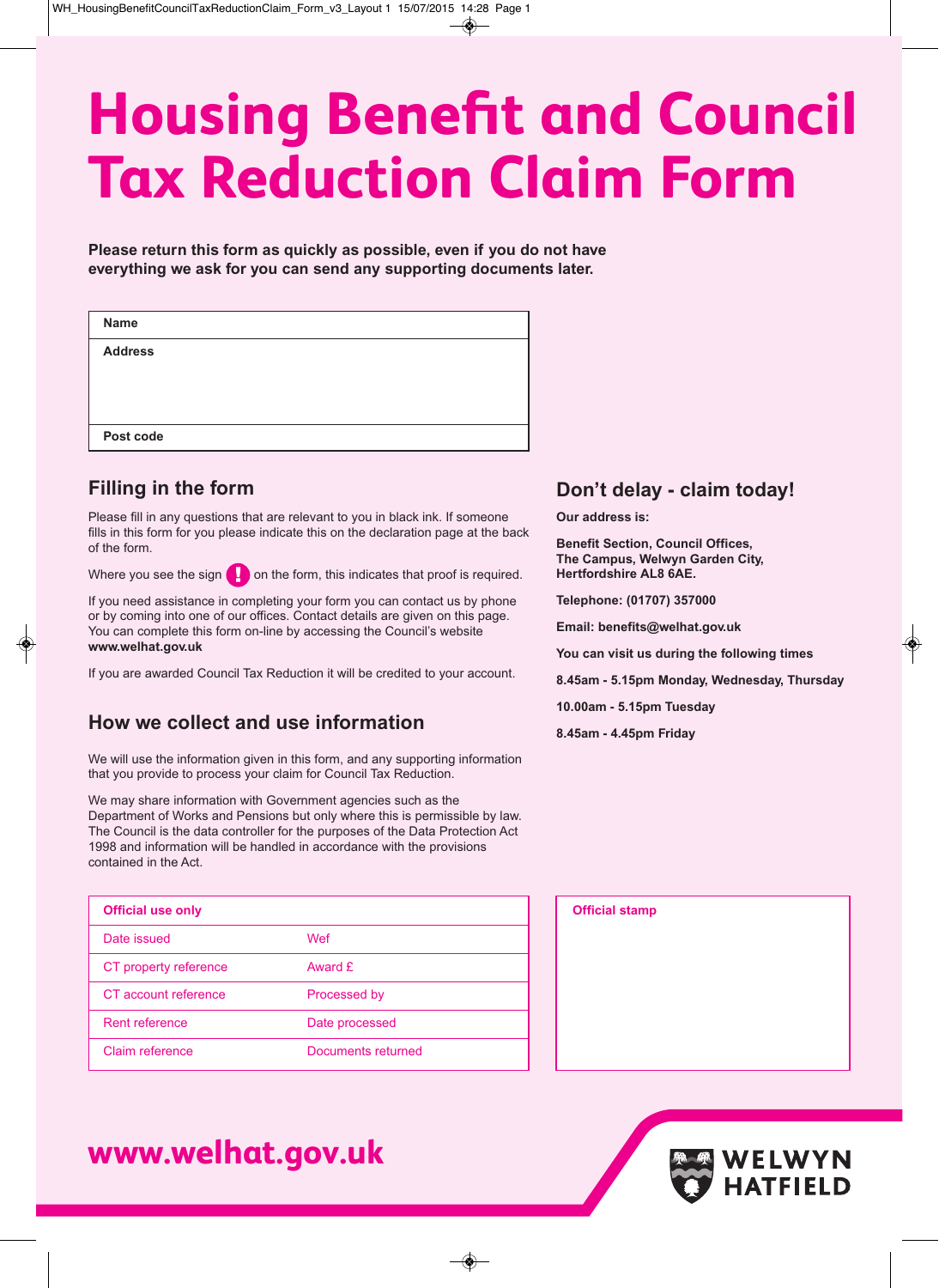# **Note for filling in the claim form**

### **About this form**

The Council Tax Reduction form has been specially designed to be easy to fill in. It is long, but we have to ask a lot of questions to make sure that everyone who claims gets the right amount of benefit.

You may not have to fill in all parts of the form, but you must fill in any part that is relevant to you. Every part starts with a question

to help you decide if you need to fill in that part.

### **Second Adult Rebate**

Second Adult Rebate is Council Tax Reduction you can get if you share your home with someone who is not your partner, is on low income, is 18 or over, and does not pay you rent.

If you are claiming Second Adult Rebate, only fill in Parts 1, 3, 13, and 15.

### **Evidence**

We need to see evidence of some of the things you tell us about. If you are not sure if we need to see evidence of something, get in touch with us. We will tell you what we need to see. We cannot pay you benefit until we have seen the evidence we have asked for.

### **How we collect and use information**

We will use the information you give in this form, and any supporting evidence you send us to process your claim for Housing Benefit, Council Tax Reduction and any other Welfare Benefits.

We may pass the information to other agencies or organisations such as the Department for Work and Pensions and HM Revenue and Customs, as allowed by law. We may check information you have provided, or information about you that someone else has provided, with other information we hold. We may also get information about you from certain third parties, or give them information, to:

- make sure the information is accurate; and
- prevent or detect crime; and
- protect public funds.

These third parties include government departments, local authorities and private-sector companies such as banks and organisations that may lend you money.

We will not give information about you to anyone else, or use information about you for other purposes, unless the law allows us to.

The Council is the data controller for the purposes of the Data Protection Act 1998. If you want to know more about what information we have about you, or in the way we use it, please ask us.

If required information may be disclosed to the Welwyn Community Housing Trust who manage the Council's housing stock. This is in accordance with the Data Protection Act 1998.

### **Changes you must tell us about**

Tell the Council straight away if;

- any of your children leave school or leave home; or
- anyone moves in or out of your home (including lodgers, joint tenants and subtenants); or
- your capital, savings or investments change; or
- you or anyone living with you becomes a student; goes on a Youth Training Scheme; goes into hospital or a nursing home; goes into prison; or gets, changes or leaves a job; or
- your rent changes; or
- you move house; or
- you or your partner are going to be away from home for more than a month; or
- you receive any decision from the Home Office; or
- anything you have told us about changes.

You must tell us about these changes in writing - a phone call is not enough.

If you don't tell us about these changes, you may lose money you are entitled to or you may get too much benefit.

You must make sure you tell us about these changes. Don't rely on someone else to pass on the message.

### **It is an offence not to tell us about any change of circumstance that affects your benefit.**

**We may take court action against you.**

**If we pay you too much benefit, you will probably have to pay it back**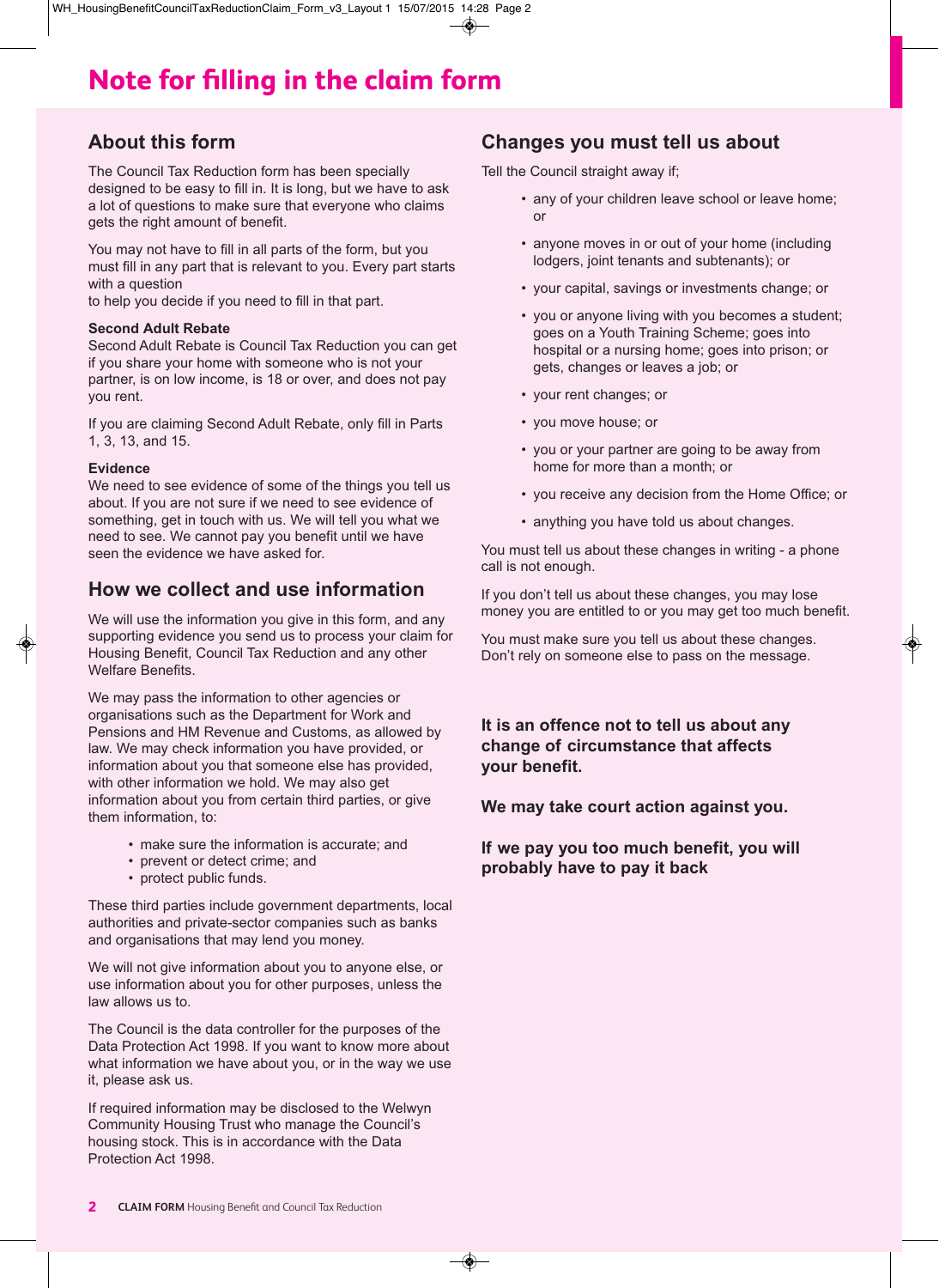# Part 1 **About you and your partner**

**No**

**Yes**

### If you are just claiming Second Adult Rebate, only fill in Parts 1, 3, 13, and 15 of this form.

**Do you have a partner who normally lives with you?** A partner means a person you are married to, or have a civil partnership with, or a person you live with as if you were their husband, wife or civil partner. (A civil partnership is a formal arrangement that gives same-sex partners the same legal status as a married couple). Even if your partner only comes home at weekends, or you must incl

| Official use only |  |
|-------------------|--|
|                   |  |
|                   |  |
|                   |  |
|                   |  |
|                   |  |
|                   |  |

If you have a partner, you must answer all the questions about them, as well as yourself.

| part of the week,<br>ude them.                                                                                                             | YOU                                                                                                                            | <b>YOUR PARTNER</b>                                                                                                                       |
|--------------------------------------------------------------------------------------------------------------------------------------------|--------------------------------------------------------------------------------------------------------------------------------|-------------------------------------------------------------------------------------------------------------------------------------------|
| family name                                                                                                                                |                                                                                                                                |                                                                                                                                           |
|                                                                                                                                            |                                                                                                                                |                                                                                                                                           |
| <b>urnames or family</b><br>ave used, such as<br>age or in a previous                                                                      |                                                                                                                                |                                                                                                                                           |
| s, Ms,Mx.)                                                                                                                                 |                                                                                                                                |                                                                                                                                           |
| your partner's<br>s the same as yours                                                                                                      |                                                                                                                                |                                                                                                                                           |
|                                                                                                                                            | Post code                                                                                                                      | Post code                                                                                                                                 |
| id you move in to<br>e night there)                                                                                                        | $\prime$<br>$\prime$                                                                                                           | $\prime$<br>$\prime$                                                                                                                      |
| e phone number<br>ave to tell us this, but it<br>to deal with your claim                                                                   |                                                                                                                                |                                                                                                                                           |
| number?                                                                                                                                    | Textphone<br>Home<br>Work<br>Mobile                                                                                            | Textphone<br>Home<br>Work  <br>Mobile                                                                                                     |
| <b>SS</b><br>eal with your claim as<br>can and if we have<br>ddress we will contact                                                        |                                                                                                                                |                                                                                                                                           |
|                                                                                                                                            | $\prime$<br>$\prime$                                                                                                           | $\prime$<br>$\prime$                                                                                                                      |
| urance Number<br>this on payslips or<br>ocial security or the<br>can decide your<br>ve see evidence that<br>ational Insurance<br>part 16). | Letters<br><b>Numbers</b><br>Letter<br>If you do not have a National<br>Insurance Number, or cannot find it,<br>tick this box. | Letters<br><b>Numbers</b><br>Letter<br>If your partner does not have a<br>National Insurance Number, or<br>cannot find it, tick this box. |

**We must see evidence of you and your partner's identity and National Insurance Number. If you or your partner are asylum seekers, you must provide your current Home Office letter.** 

#### **Surname or**

**Other names**

**Any other sure names you h before marria marriage.**

**Title** (Mr, Mrs

#### **Address**

Do not tell us address if it is

#### **What date did this address?** (first spent the

### **Your daytime**

You do not ha may help us t more quickly.

**What is this** Please tick.

#### **E-mail addres**

We want to deal quickly as we your e-mail a you this way.

### **Date of Birth**

**National Inst** You can find letters from set tax office. We claim only if w this is your N Number (see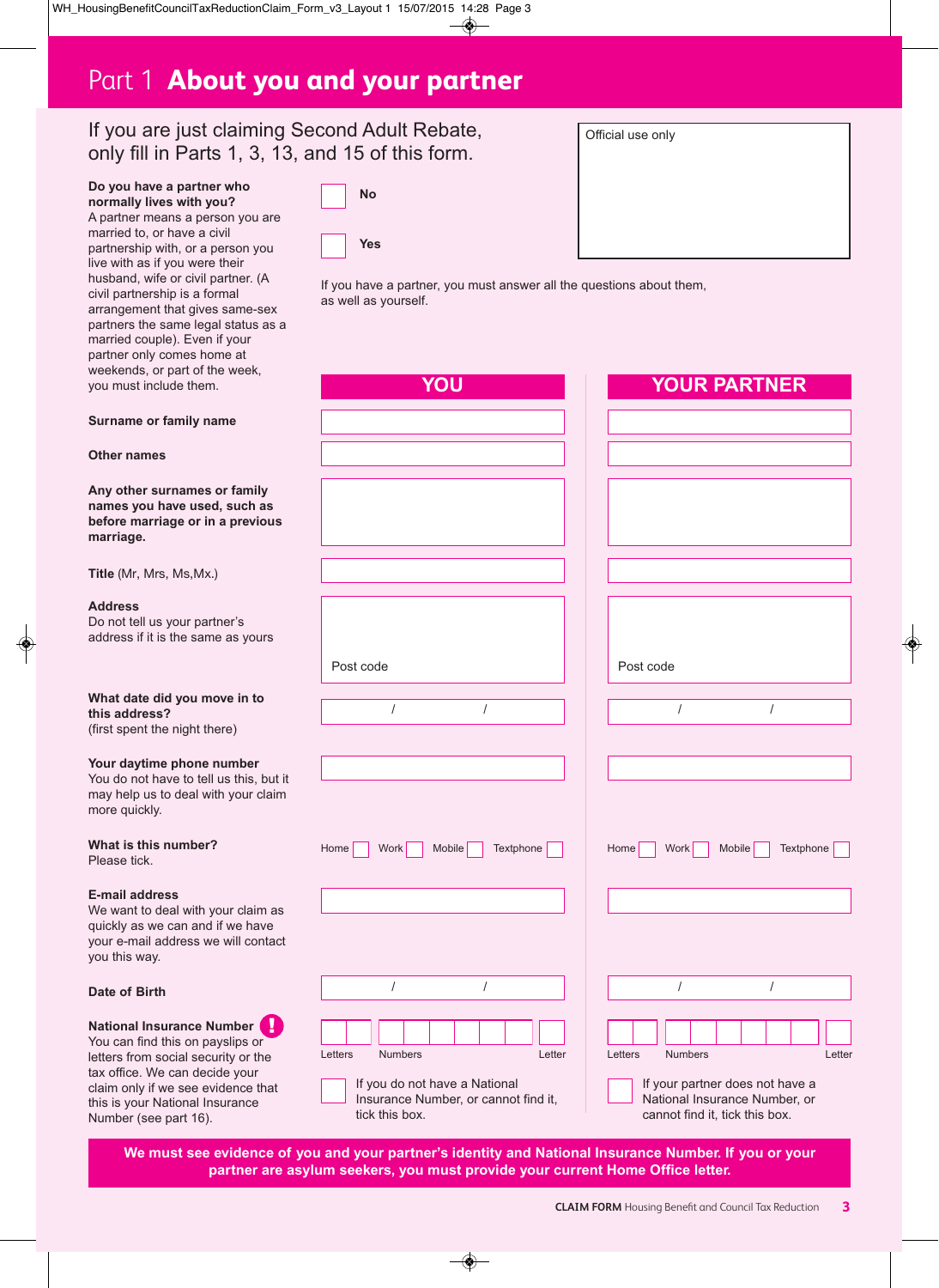# Part 1 **About you and your partner continued**

| Are you living away from home at<br>the moment?                                                                                                                                       | No                              |     | <b>Yes</b>                                                | If yes, tell us why you are not living at home: |                             |                                                        |
|---------------------------------------------------------------------------------------------------------------------------------------------------------------------------------------|---------------------------------|-----|-----------------------------------------------------------|-------------------------------------------------|-----------------------------|--------------------------------------------------------|
|                                                                                                                                                                                       |                                 |     |                                                           |                                                 |                             |                                                        |
|                                                                                                                                                                                       | When did you last live at home? |     |                                                           |                                                 |                             | When do you expect to go back home?                    |
|                                                                                                                                                                                       |                                 |     | 1                                                         |                                                 |                             |                                                        |
|                                                                                                                                                                                       |                                 |     | Tell us the address where you are living at the moment:   |                                                 |                             |                                                        |
|                                                                                                                                                                                       |                                 |     |                                                           |                                                 |                             |                                                        |
|                                                                                                                                                                                       |                                 |     |                                                           |                                                 | Post code                   |                                                        |
|                                                                                                                                                                                       |                                 |     | If you home has been sublet, tell us who lives there now: |                                                 |                             |                                                        |
|                                                                                                                                                                                       |                                 |     |                                                           |                                                 |                             |                                                        |
|                                                                                                                                                                                       |                                 | YOU |                                                           |                                                 |                             | <b>YOUR PARTNER</b>                                    |
| If you have moved home in<br>the last 12 months, tell us<br>your last address.                                                                                                        |                                 |     |                                                           |                                                 |                             |                                                        |
|                                                                                                                                                                                       | Post code                       |     |                                                           |                                                 | Post code                   |                                                        |
| Were you the home owner, a<br>private tenant, a council tenant<br>or a boarder at this address?                                                                                       |                                 |     |                                                           |                                                 |                             |                                                        |
| Have you or your partner come to<br>live in England, Northern Ireland,<br>Scotland, Wales, the Republic of<br>Ireland, the Channel Islands or the<br>Isle of Man in the last 2 years? | No                              |     | <b>Yes</b><br>If yes, We will write to you about this.    |                                                 | <b>No</b>                   | <b>Yes</b><br>If yes, We will write to you about this. |
| What is your nationality?                                                                                                                                                             |                                 |     |                                                           |                                                 |                             |                                                        |
| If your nationality is not British,                                                                                                                                                   |                                 |     | $\prime$                                                  |                                                 | $\prime$                    |                                                        |
| on what date did you last enter<br>the UK? The UK is England,<br>Northern Ireland, Scotland & Wales.                                                                                  |                                 |     |                                                           |                                                 |                             |                                                        |
| Are you an EEA worker?                                                                                                                                                                | No                              |     | <b>Yes</b>                                                |                                                 | <b>No</b>                   | <b>Yes</b>                                             |
| Are you or your partner in<br>hospital at the moment?                                                                                                                                 | No                              |     | <b>Yes</b>                                                |                                                 | <b>No</b>                   | <b>Yes</b>                                             |
|                                                                                                                                                                                       | If yes, when did you go in?     |     |                                                           |                                                 | If yes, when did you go in? |                                                        |
|                                                                                                                                                                                       | $\prime$                        |     | $\sqrt{2}$                                                |                                                 | $\prime$                    | $\sqrt{ }$                                             |
|                                                                                                                                                                                       |                                 |     | When will you come out (if you know this)?                |                                                 |                             | When will you come out (if you know this)?             |
|                                                                                                                                                                                       | $\sqrt{ }$                      |     | $\prime$                                                  |                                                 | $\sqrt{2}$                  | $\sqrt{ }$                                             |
| Do you or your partner get<br>П<br><b>Disability Living Allowance or</b><br><b>Personal Independence Payment?</b>                                                                     | No                              |     | <b>Yes</b>                                                |                                                 | <b>No</b>                   | <b>Yes</b>                                             |
| Do you or your partner get<br><b>Attendance Allowance?</b>                                                                                                                            | No                              |     | <b>Yes</b>                                                |                                                 | <b>No</b>                   | <b>Yes</b>                                             |
| Does anyone get Carer's<br>Allowance for looking after you<br>or your partner?                                                                                                        | No                              |     | <b>Yes</b>                                                |                                                 | No                          | <b>Yes</b>                                             |
| Have you or your partner ever<br>claimed Carer's Allowance or<br><b>Invalid Care Allowance?</b>                                                                                       | No                              |     | <b>Yes</b>                                                |                                                 | <b>No</b>                   | <b>Yes</b>                                             |

Still tick 'Yes' if you claimed but were not paid any money

**4 CLAIM FORM** Housing Benefit and Council Tax Reduction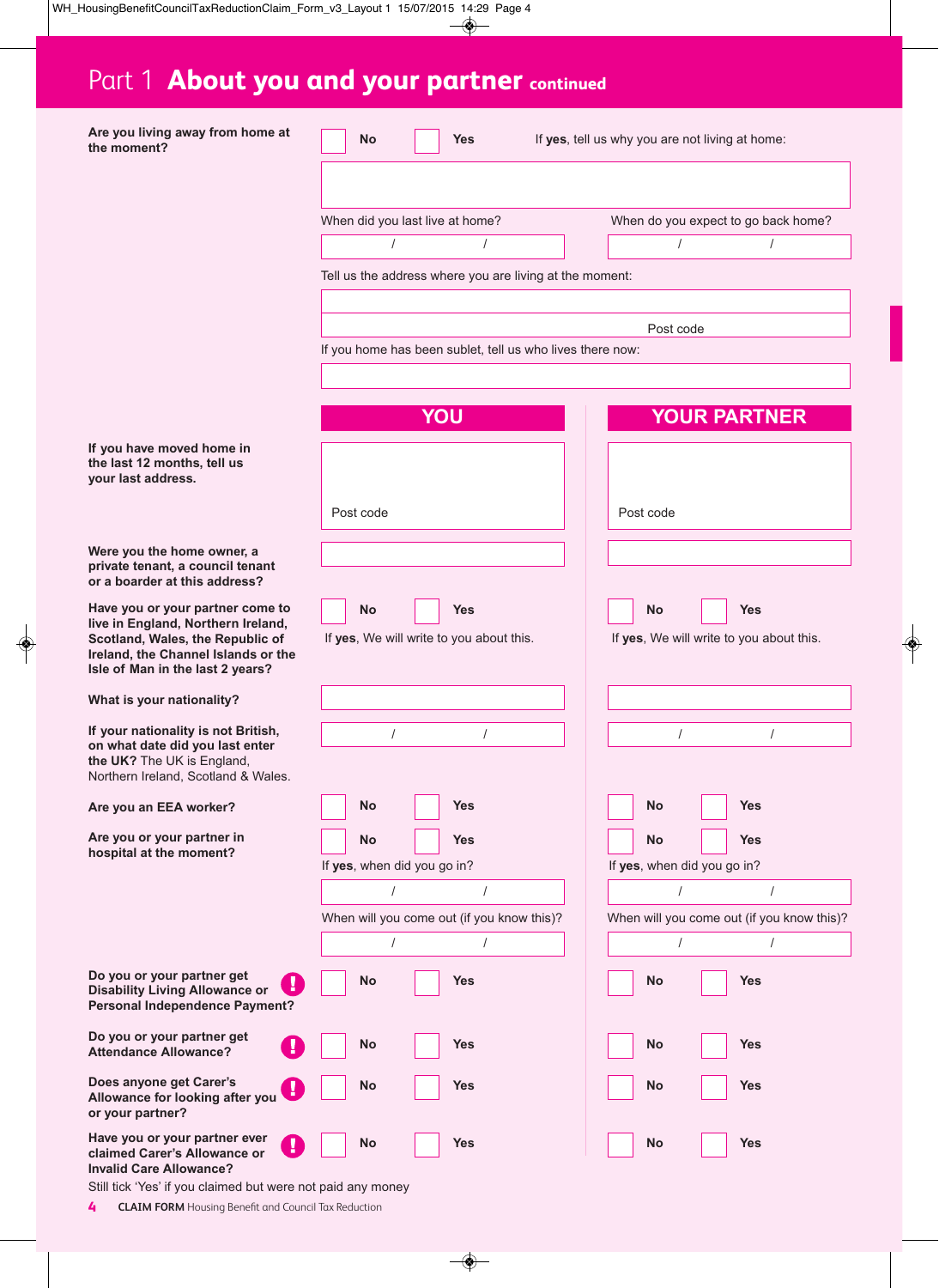# Part 1 **About you and your partner continued**

|                                                                     | YOU                                                                                                                    |                                                                                                                        |                                                                                                                                                                                    | <b>YOUR PARTNER</b>                                                                                                    |
|---------------------------------------------------------------------|------------------------------------------------------------------------------------------------------------------------|------------------------------------------------------------------------------------------------------------------------|------------------------------------------------------------------------------------------------------------------------------------------------------------------------------------|------------------------------------------------------------------------------------------------------------------------|
| Do you or your partner have a<br>vehicle from a mobility<br>scheme? | No                                                                                                                     | <b>Yes</b>                                                                                                             | No                                                                                                                                                                                 | <b>Yes</b>                                                                                                             |
| Are you or your partner a<br>student?                               | <b>No</b><br>Do you study full time or part time?<br><b>Full time</b>                                                  | <b>Yes</b><br><b>Part time</b>                                                                                         | <b>No</b><br>Do you study full time or part time?<br><b>Full time</b>                                                                                                              | <b>Yes</b><br><b>Part time</b>                                                                                         |
| Part 2 <b>About children</b>                                        |                                                                                                                        |                                                                                                                        | You may be able to get more benefit if there are children in your household and they are:<br>• under 16 or • aged 16 to 20 and in full-time further education or approved training |                                                                                                                        |
| Are there any children in your<br>household?                        | $No - Go$ to Part 3<br><b>CHILD1</b>                                                                                   | us all the information we ask for on this page.<br><b>CHILD 2</b>                                                      | Yes - If there are more than 4 children, use a separate sheet of paper to tell<br><b>CHILD 3</b>                                                                                   | <b>CHILD 4</b>                                                                                                         |
| Surname or family name                                              |                                                                                                                        |                                                                                                                        |                                                                                                                                                                                    |                                                                                                                        |
| Other names                                                         |                                                                                                                        |                                                                                                                        |                                                                                                                                                                                    |                                                                                                                        |
| Date of birth                                                       |                                                                                                                        |                                                                                                                        |                                                                                                                                                                                    |                                                                                                                        |
| The child's relationship to you                                     |                                                                                                                        |                                                                                                                        |                                                                                                                                                                                    |                                                                                                                        |
| The child's relationship to partner                                 |                                                                                                                        |                                                                                                                        |                                                                                                                                                                                    |                                                                                                                        |
| Usual address if different to<br>yours                              |                                                                                                                        |                                                                                                                        |                                                                                                                                                                                    |                                                                                                                        |
| <b>Child Benefit number</b>                                         |                                                                                                                        |                                                                                                                        |                                                                                                                                                                                    |                                                                                                                        |
| Who gets the Child Benefit for<br>Ţ<br>them?                        |                                                                                                                        |                                                                                                                        |                                                                                                                                                                                    |                                                                                                                        |
| Is the child registered blind?                                      | <b>Yes</b><br>No                                                                                                       | <b>No</b><br><b>Yes</b>                                                                                                | <b>No</b><br><b>Yes</b>                                                                                                                                                            | <b>No</b><br><b>Yes</b>                                                                                                |
| Does the child get Disability<br><b>Living Allowance?</b>           | <b>No</b><br><b>Yes</b>                                                                                                | <b>No</b><br><b>Yes</b>                                                                                                | <b>Yes</b><br><b>No</b>                                                                                                                                                            | <b>No</b><br><b>Yes</b>                                                                                                |
| Do you pay for childcare?                                           | <b>Yes</b><br><b>No</b><br>If yes, please tell us the<br>name and registration<br>number of the childcare<br>provider. | <b>No</b><br><b>Yes</b><br>If yes, please tell us the<br>name and registration<br>number of the childcare<br>provider. | <b>No</b><br><b>Yes</b><br>If yes, please tell us the<br>name and registration<br>number of the childcare<br>provider.                                                             | <b>No</b><br><b>Yes</b><br>If yes, please tell us the<br>name and registration<br>number of the childcare<br>provider. |
|                                                                     | How much do you<br>pay a week?                                                                                         | How much do you<br>pay a week?                                                                                         | How much do you<br>pay a week?                                                                                                                                                     | How much do you<br>pay a week?                                                                                         |
|                                                                     | £                                                                                                                      | £                                                                                                                      | £                                                                                                                                                                                  | £                                                                                                                      |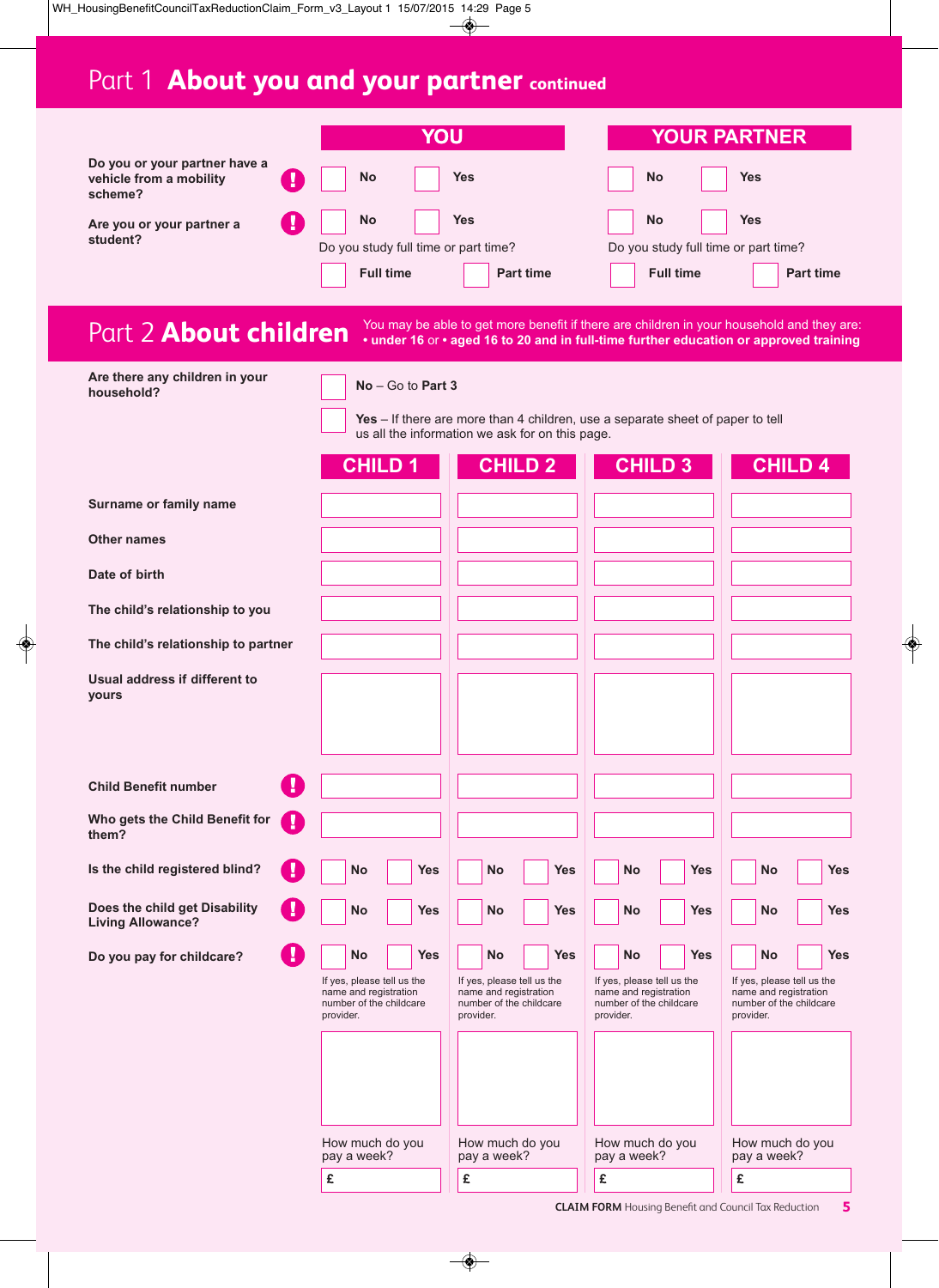# Part 3 **About other people who live with you**

| Do any adults usually live         |  |  |  |  |  |
|------------------------------------|--|--|--|--|--|
| with you and any partner you have? |  |  |  |  |  |

By adults we mean people over 16 who nobody gets Child Benefit for. Do not tell us about people who just share a hall, bathroom or toilet with you.

### **No** – Go to **Part 4**

**Yes** – Answer all the questions in this section

**Now tell us about all the people who usually live with you and your partner.** If you want to tell us about more than 3 people, use a separate sheet of paper.

**If you are sending a separate sheet of paper, tick this box**

|                                                                                                                                                                                     | <b>PERSON1</b>                                                                                       | <b>PERSON 2</b>                                                                                      | <b>PERSON 3</b>                                                                               |
|-------------------------------------------------------------------------------------------------------------------------------------------------------------------------------------|------------------------------------------------------------------------------------------------------|------------------------------------------------------------------------------------------------------|-----------------------------------------------------------------------------------------------|
| Surname or family name                                                                                                                                                              |                                                                                                      |                                                                                                      |                                                                                               |
| <b>Other names</b>                                                                                                                                                                  |                                                                                                      |                                                                                                      |                                                                                               |
| Date of birth                                                                                                                                                                       |                                                                                                      |                                                                                                      |                                                                                               |
| When did they move in?                                                                                                                                                              | $\prime$<br>$\prime$                                                                                 | $\prime$<br>$\prime$                                                                                 | $\prime$<br>$\prime$                                                                          |
| Their relationship to you or<br>your partner                                                                                                                                        |                                                                                                      |                                                                                                      |                                                                                               |
| joint tenant, joint owner, subtenant, lodger or friend.                                                                                                                             | Some exampes are: aunt, brother, daughter, father, grandson, grandmother, stepdaughter,              |                                                                                                      |                                                                                               |
| When did they move in?                                                                                                                                                              | $\prime$<br>1                                                                                        | $\prime$<br>1                                                                                        | $\prime$<br>$\prime$                                                                          |
| Do they get Income Support,<br>income-based Jobseeker's<br>Allowance, Pension Credit,<br><b>Employment and Support</b><br>Allowance (Income-Related) or<br><b>Universal Credit?</b> | $\bf{T}$<br><b>No</b><br><b>Yes</b>                                                                  | <b>No</b><br><b>Yes</b>                                                                              | <b>Yes</b><br>No                                                                              |
| Do they get Disability Living<br>Allowance, Attendance<br><b>Allowance or Personal</b><br>Independence Payment?                                                                     | M.<br><b>No</b><br><b>Yes</b>                                                                        | <b>No</b><br><b>Yes</b>                                                                              | <b>No</b><br>Yes                                                                              |
| Are they registered blind?                                                                                                                                                          | и<br><b>No</b><br><b>Yes</b>                                                                         | <b>No</b><br><b>Yes</b>                                                                              | <b>Yes</b><br>No                                                                              |
| Are they a full-time student, a<br>student nurse, a care worker,<br>an apprentice or on youth<br>training?                                                                          | Ø<br><b>No</b><br><b>Yes</b><br>If yes, please tell<br>us which                                      | <b>No</b><br><b>Yes</b><br>If yes, please tell<br>us which                                           | <b>Yes</b><br>No<br>If yes, please tell<br>us which                                           |
| Do they pay rent or money for<br>board and lodgings to you or<br>your partner?                                                                                                      | $\boldsymbol{\theta}$<br><b>No</b><br><b>Yes</b><br>If yes, how much?<br>£                           | <b>No</b><br><b>Yes</b><br>If yes, how much?<br>£                                                    | <b>Yes</b><br><b>No</b><br>If yes, how much?<br>£                                             |
| Are they severely<br>mentally impaired?                                                                                                                                             | <b>Yes</b><br>No                                                                                     | <b>Yes</b><br><b>No</b>                                                                              | <b>Yes</b><br>No                                                                              |
| Are they in legal custody<br>at the moment?                                                                                                                                         | <b>No</b><br><b>Yes</b><br>If yes, when are they<br>expected to be released?<br>$\prime$<br>$\prime$ | <b>No</b><br><b>Yes</b><br>If yes, when are they<br>expected to be released?<br>$\prime$<br>$\prime$ | <b>Yes</b><br>No<br>If yes, when are they<br>expected to be released?<br>$\prime$<br>$\prime$ |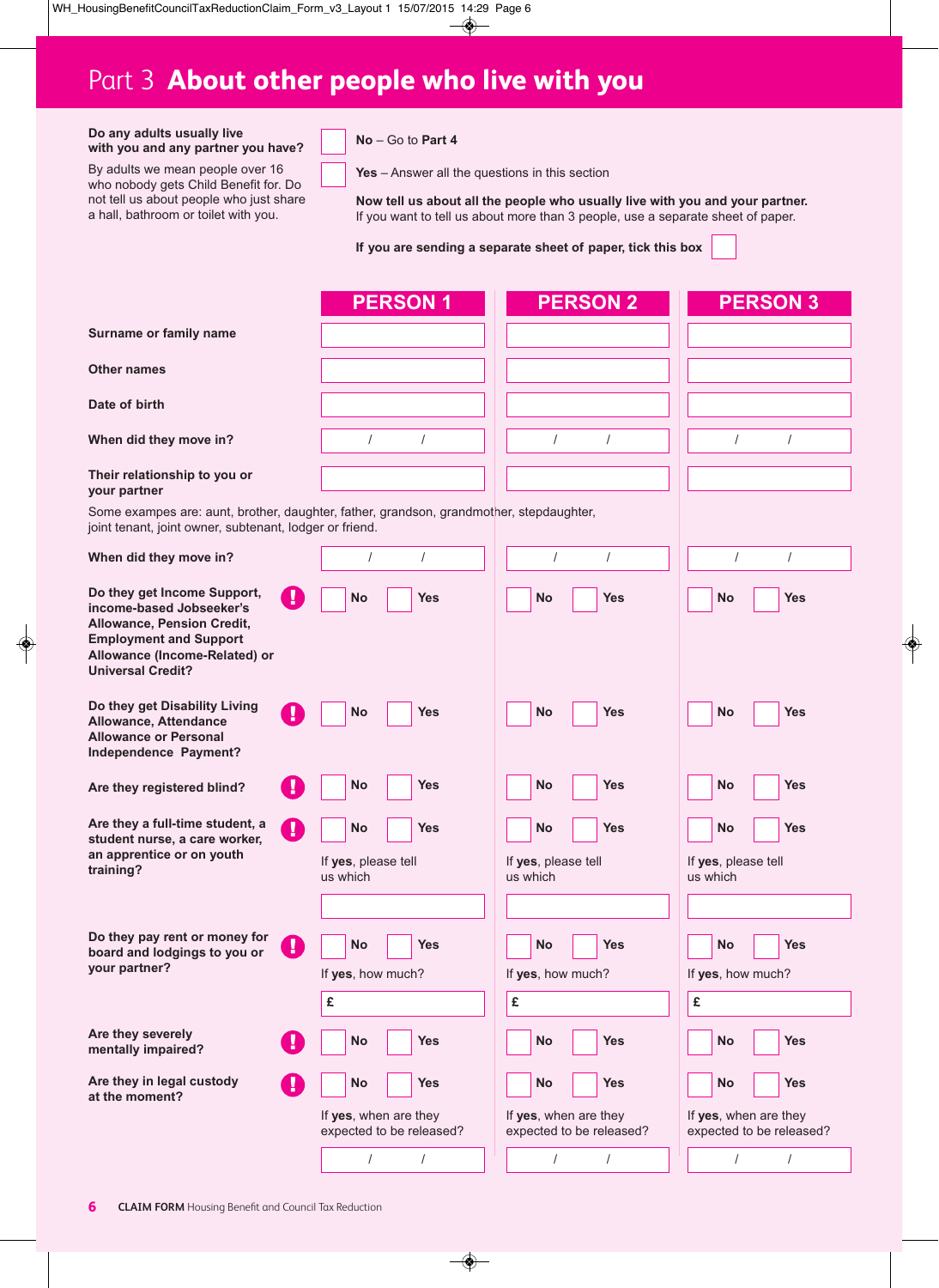# Part 3 **About other people who live with you continued**

|                                                                                                 |    | <b>PERSON1</b>                                          |                                      |   |                                                | <b>PERSON 2</b>                      |   |                                                | <b>PERSON 3</b>                                         |  |
|-------------------------------------------------------------------------------------------------|----|---------------------------------------------------------|--------------------------------------|---|------------------------------------------------|--------------------------------------|---|------------------------------------------------|---------------------------------------------------------|--|
| Are they in hospital<br>at the moment?                                                          |    | <b>No</b>                                               | <b>Yes</b>                           |   | <b>No</b>                                      | <b>Yes</b>                           |   | <b>No</b>                                      | <b>Yes</b>                                              |  |
|                                                                                                 |    | If yes, when did they go in?                            |                                      |   |                                                | If yes, when did they go in?         |   |                                                | If yes, when did they go in?                            |  |
|                                                                                                 |    | $\prime$                                                | $\prime$                             |   | $\prime$                                       | $\prime$                             |   | $\prime$                                       | $\prime$                                                |  |
|                                                                                                 |    | When will they come out<br>(if you know this)?          |                                      |   | When will they come out<br>(if you know this)? |                                      |   | When will they come out<br>(if you know this)? |                                                         |  |
|                                                                                                 |    | $\prime$                                                |                                      |   | $\prime$                                       |                                      |   |                                                |                                                         |  |
| Do they normally work for<br>16 hours a week or more?                                           |    | <b>No</b>                                               | <b>Yes</b>                           |   | <b>No</b>                                      | <b>Yes</b>                           |   | <b>No</b>                                      | <b>Yes</b>                                              |  |
|                                                                                                 |    | If yes, tell us their earnings<br>before any deductions |                                      |   | before any deductions                          | If yes, tell us their earnings       |   |                                                | If yes, tell us their earnings<br>before any deductions |  |
|                                                                                                 |    | £                                                       |                                      | £ |                                                |                                      | £ |                                                |                                                         |  |
| Do they have any other<br>income?                                                               | ч. | <b>No</b>                                               | <b>Yes</b>                           |   | <b>No</b>                                      | <b>Yes</b>                           |   | <b>No</b>                                      | <b>Yes</b>                                              |  |
| This includes any benefits,<br>allowances, tax or pension                                       |    | First other type of income                              |                                      |   |                                                | First other type of income           |   |                                                | First other type of income                              |  |
| credits you have not told us<br>about on this form and interest<br>from savings and investments |    |                                                         |                                      |   |                                                |                                      |   |                                                |                                                         |  |
|                                                                                                 |    | How much is it before<br>deductions?                    |                                      |   | How much is it before<br>deductions?           |                                      |   | deductions?                                    | How much is it before                                   |  |
|                                                                                                 |    | £                                                       | per week                             | £ |                                                | per week                             | £ |                                                | per week                                                |  |
|                                                                                                 |    | Second other type of income                             |                                      |   |                                                | Second other type of income          |   |                                                | Second other type of income                             |  |
|                                                                                                 |    | How much is it before<br>deductions?                    |                                      |   | How much is it before<br>deductions?           |                                      |   | deductions?                                    | How much is it before                                   |  |
|                                                                                                 |    | £                                                       | per week                             | £ |                                                | per week                             | £ |                                                | per week                                                |  |
|                                                                                                 |    | Third other type of income                              |                                      |   |                                                | Third other type of income           |   |                                                | Third other type of income                              |  |
|                                                                                                 |    | How much is it before<br>deductions?                    | How much is it before<br>deductions? |   |                                                | How much is it before<br>deductions? |   |                                                |                                                         |  |
|                                                                                                 |    | £                                                       | per week                             | £ |                                                | per week                             | £ |                                                | per week                                                |  |
| Are any of the people who                                                                       |    | <b>No</b>                                               | <b>Yes</b>                           |   | No                                             | <b>Yes</b>                           |   | <b>No</b>                                      | <b>Yes</b>                                              |  |
| live with you married to<br>each other, civil partners                                          |    | If yes, tell us their names                             |                                      |   |                                                | If yes, tell us their names          |   |                                                | If yes, tell us their names                             |  |
| of each other, or living<br>together as if they are                                             |    |                                                         |                                      |   |                                                |                                      |   |                                                |                                                         |  |
| married or civil partners?                                                                      |    | is the partner of                                       |                                      |   | is the partner of                              |                                      |   | is the partner of                              |                                                         |  |
|                                                                                                 |    |                                                         |                                      |   |                                                |                                      |   |                                                |                                                         |  |
|                                                                                                 |    |                                                         |                                      |   |                                                |                                      |   |                                                |                                                         |  |

**We must see evidence of all income and interest from savings for the people shown above. Read the checklist in part 16.**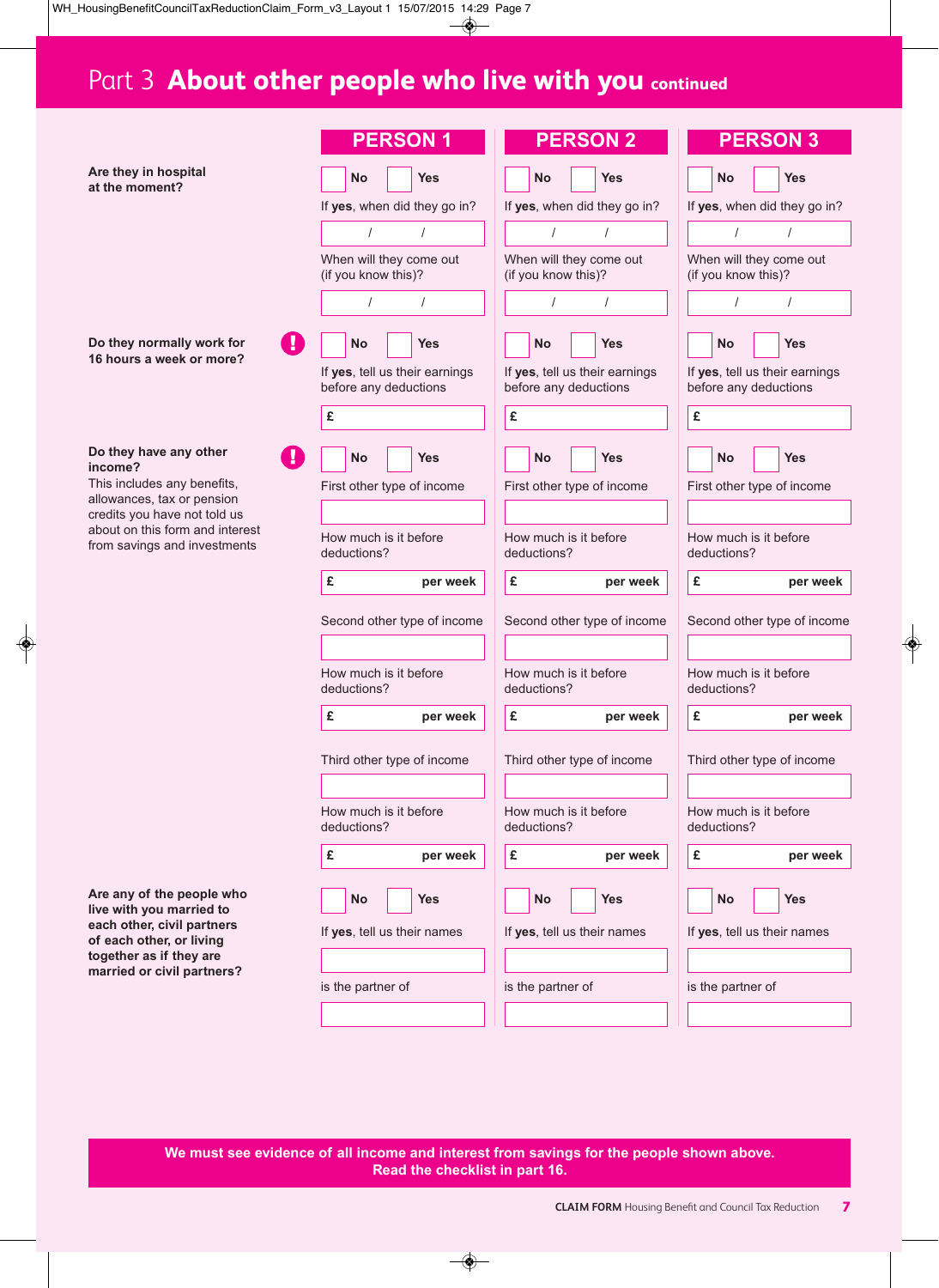# Part 4 **About rent**

| Do you rent your home?                                                                                           |                                                                           |                                                |                  |                                                             |  |  |  |  |
|------------------------------------------------------------------------------------------------------------------|---------------------------------------------------------------------------|------------------------------------------------|------------------|-------------------------------------------------------------|--|--|--|--|
| Tick 'Yes' if you would pay rent                                                                                 |                                                                           | $No - Go$ to Part 6                            |                  |                                                             |  |  |  |  |
| but already get Housing Benefit.                                                                                 |                                                                           | Yes - Answer all the questions in this section |                  |                                                             |  |  |  |  |
|                                                                                                                  | £                                                                         |                                                |                  |                                                             |  |  |  |  |
| How much is the rent for your home?                                                                              |                                                                           |                                                |                  | Every                                                       |  |  |  |  |
|                                                                                                                  |                                                                           |                                                |                  | (For example, every week/fortnight/4 weeks/month.)          |  |  |  |  |
| What date did your tenancy start?                                                                                |                                                                           | $\prime$<br>$\prime$                           |                  |                                                             |  |  |  |  |
|                                                                                                                  |                                                                           |                                                |                  |                                                             |  |  |  |  |
| May we discuss the progress of                                                                                   |                                                                           | <b>No</b>                                      | with my landlord | I authorise the Council to discuss the progress of my claim |  |  |  |  |
| your claim with your landlord?                                                                                   |                                                                           |                                                |                  |                                                             |  |  |  |  |
| We will not disclose personal/income<br>information.                                                             |                                                                           | Yes - Please sign here                         | Signed           | Date                                                        |  |  |  |  |
| What is your landlord's                                                                                          |                                                                           |                                                |                  |                                                             |  |  |  |  |
| name and address?                                                                                                |                                                                           |                                                |                  |                                                             |  |  |  |  |
| By landlord we mean the person or<br>organisation who owns the property                                          |                                                                           |                                                |                  |                                                             |  |  |  |  |
| you live in.                                                                                                     |                                                                           |                                                |                  | Post code                                                   |  |  |  |  |
|                                                                                                                  |                                                                           |                                                |                  |                                                             |  |  |  |  |
| If your landlord has an agent, tell<br>us their full name and address.                                           |                                                                           |                                                |                  |                                                             |  |  |  |  |
| By agent we mean the person or                                                                                   |                                                                           |                                                |                  |                                                             |  |  |  |  |
| organisation you actually pay your<br>rent to.                                                                   |                                                                           | Post code                                      |                  |                                                             |  |  |  |  |
|                                                                                                                  |                                                                           |                                                |                  |                                                             |  |  |  |  |
| Are you or your partner, or                                                                                      |                                                                           | <b>No</b>                                      |                  |                                                             |  |  |  |  |
| any of yours, or your partner's<br>children related to your                                                      |                                                                           |                                                |                  |                                                             |  |  |  |  |
| landlord or agent, or to your                                                                                    | Yes - What is the relationship?                                           |                                                |                  |                                                             |  |  |  |  |
| landlord's partner or the<br>agent's partner?                                                                    |                                                                           |                                                |                  | is my landlord's or agent's                                 |  |  |  |  |
| Related includes related though marriage, even if the marriage has ended. Some examples are ex-wife, ex-husband, |                                                                           |                                                |                  |                                                             |  |  |  |  |
| aunt, brother, daughter, father, grandson, grandmother, son-in-law or stepdaughter, or agents.                   |                                                                           |                                                |                  |                                                             |  |  |  |  |
| Are you or your partner a director,                                                                              |                                                                           | <b>No</b>                                      |                  |                                                             |  |  |  |  |
| shareholder, or employee of your<br>landlord?                                                                    |                                                                           | <b>Yes</b>                                     |                  |                                                             |  |  |  |  |
|                                                                                                                  |                                                                           |                                                |                  |                                                             |  |  |  |  |
|                                                                                                                  |                                                                           |                                                |                  |                                                             |  |  |  |  |
| Have you or your partner owned<br>your current home in the past                                                  |                                                                           | <b>No</b>                                      |                  |                                                             |  |  |  |  |
| 5 years?                                                                                                         |                                                                           | <b>Yes</b>                                     |                  |                                                             |  |  |  |  |
|                                                                                                                  |                                                                           |                                                |                  |                                                             |  |  |  |  |
| Does anyone else share the rent                                                                                  |                                                                           |                                                |                  |                                                             |  |  |  |  |
| with you and your partner?                                                                                       |                                                                           | No                                             |                  |                                                             |  |  |  |  |
|                                                                                                                  | Yes - Tell us their names and their relationship to you and your partner. |                                                |                  |                                                             |  |  |  |  |

How much of the rent do they pay?

**£**

Every

(For example, every week/fortnight/4 weeks/month.)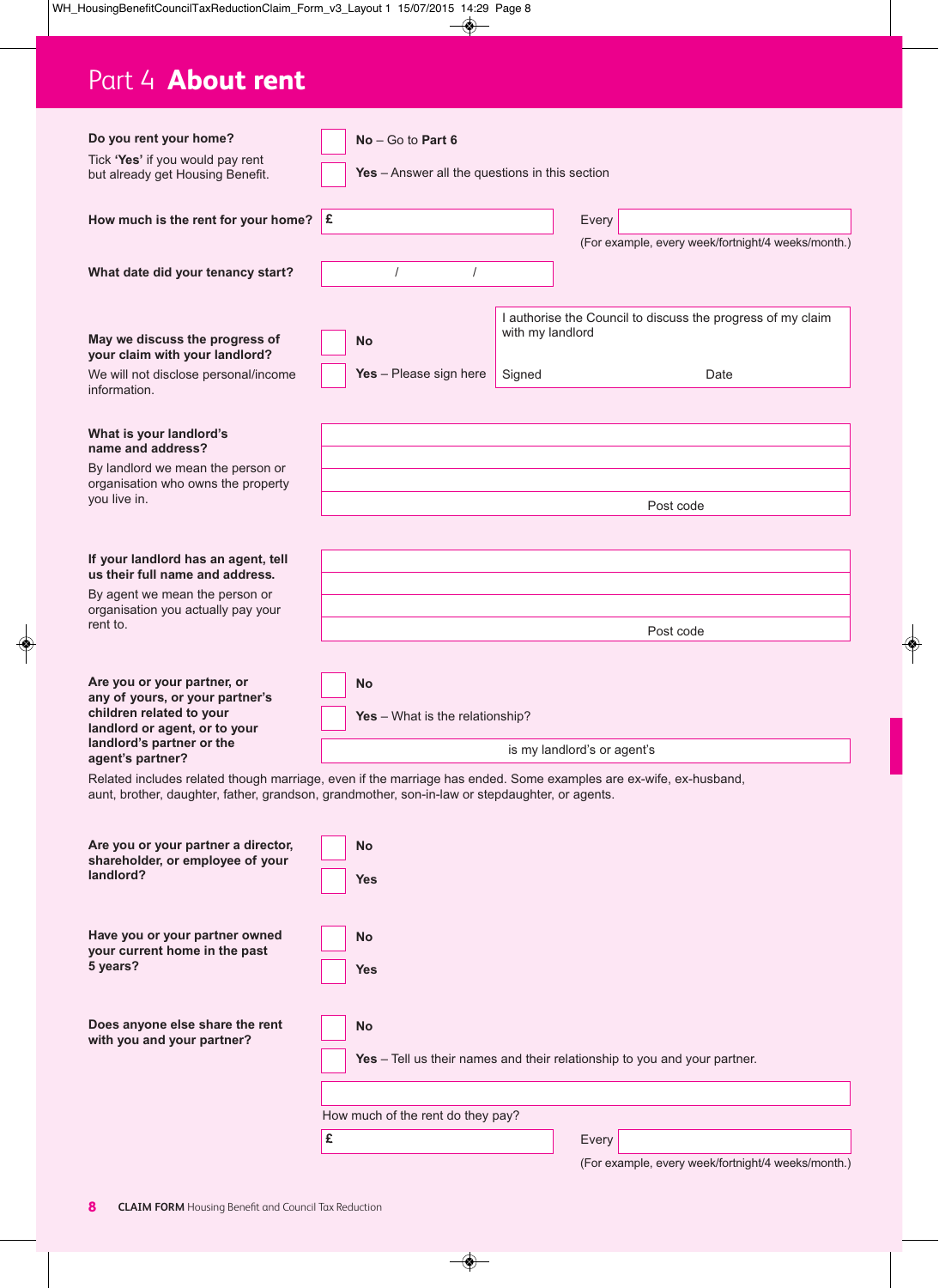# Part 4 **About rent continued**

| Has your rent been registered<br>as a fair rent by a rent officer?                            | <b>No</b> | <b>Yes</b>                                                                   |
|-----------------------------------------------------------------------------------------------|-----------|------------------------------------------------------------------------------|
| Are there any weeks when<br>you do not have to pay rent?                                      | <b>No</b> | Yes - How many in a year?                                                    |
| Are you behing with your rent?                                                                | <b>No</b> | Yes - By how many weeks?                                                     |
| Does your rent include money for the following:                                               |           |                                                                              |
| <b>Meals</b>                                                                                  | <b>No</b> | Yes - Which meals are included?<br><b>Breakfast</b><br><b>Evening</b><br>All |
| Water authority charge                                                                        | No        | <b>Yes</b>                                                                   |
| <b>Heating</b>                                                                                | No        | <b>Yes</b>                                                                   |
| Lighting                                                                                      | No        | <b>Yes</b>                                                                   |
| <b>Hot water</b>                                                                              | <b>No</b> | <b>Yes</b>                                                                   |
| <b>Fuel or cooking</b>                                                                        | No        | <b>Yes</b>                                                                   |
| Is anything include or separate from<br>your rent that you have not already<br>told us about? | <b>No</b> | Yes $-$ What is it?                                                          |

# Part 5 **About where you live**

**What sort of building do you live in?** Tick one box only.

| <b>Detached house</b>    | Flat in a house        |                      | <b>Board and lodgings</b>          |
|--------------------------|------------------------|----------------------|------------------------------------|
| Semi-detached house      | <b>Flat in a block</b> |                      | <b>Hotel</b>                       |
| <b>Terraced house</b>    | Flat over a shop       |                      | <b>Residential</b><br>nursing home |
| <b>Maisonette</b>        | <b>Bedsit or rooms</b> |                      | <b>Residential</b><br>care home    |
| <b>Bungalow</b>          | <b>Hostel</b>          |                      | Other - Please say what            |
| <b>Detached bungalow</b> | or houseboat           | Caravan, mobile home |                                    |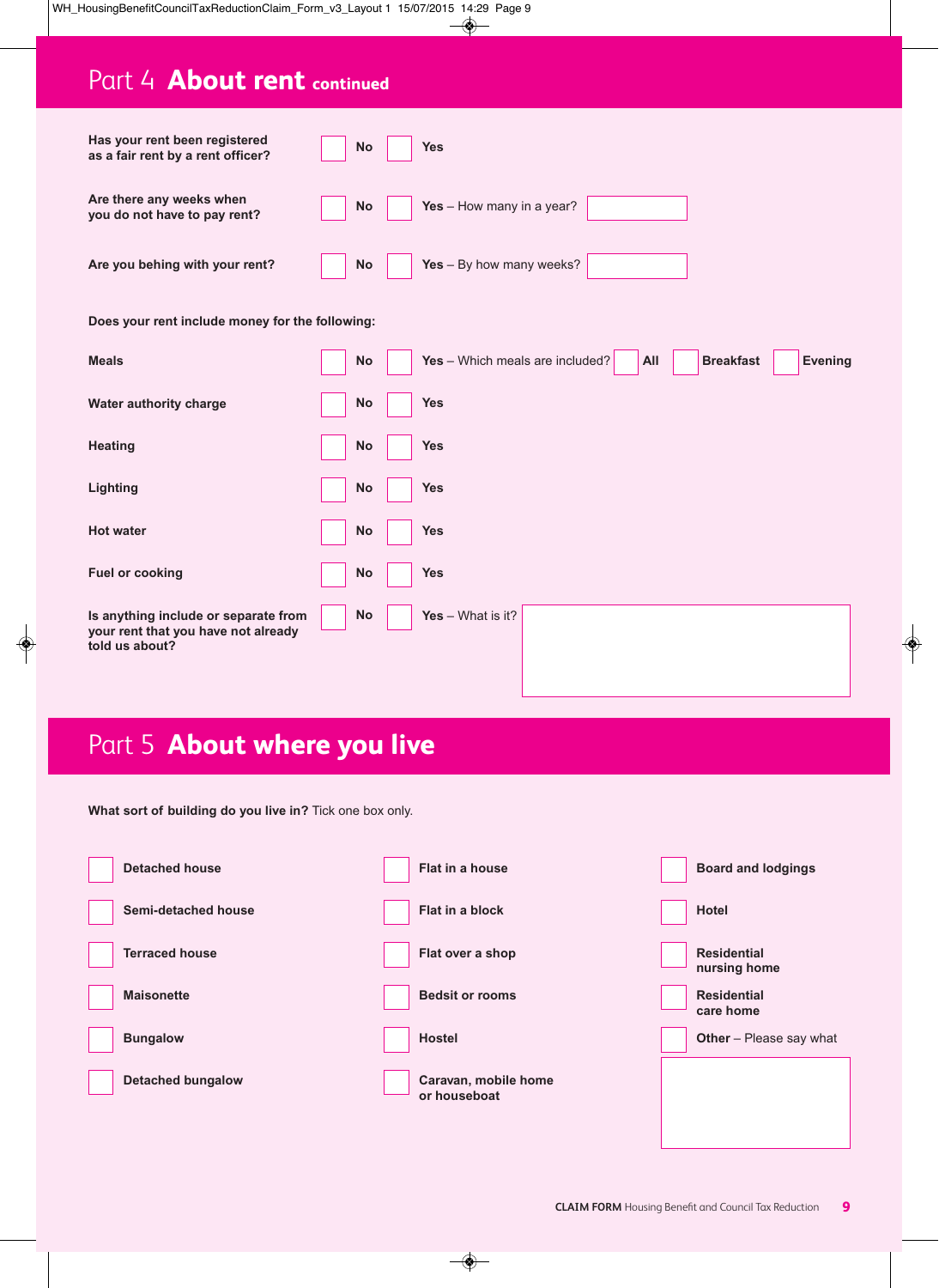### **THIS SECTION IS MANDATORY**

| How many rooms are<br>there in the building?                                                                   | In the whole<br>building?        | Just for you and<br>your household? | That you share<br>with other people? |
|----------------------------------------------------------------------------------------------------------------|----------------------------------|-------------------------------------|--------------------------------------|
| Living rooms                                                                                                   |                                  |                                     |                                      |
| Bedsitting rooms                                                                                               |                                  |                                     |                                      |
| Bedrooms                                                                                                       |                                  |                                     |                                      |
| Bathrooms or shower rooms                                                                                      |                                  |                                     |                                      |
| Separate toilets                                                                                               |                                  |                                     |                                      |
| Kitchens                                                                                                       |                                  |                                     |                                      |
| Other rooms                                                                                                    |                                  |                                     |                                      |
| What are these other rooms?                                                                                    |                                  |                                     |                                      |
|                                                                                                                |                                  |                                     |                                      |
| Do you use your home<br>for business purposes?                                                                 | No<br><b>Yes</b>                 |                                     |                                      |
| Do you have a main home<br>somewhere else?                                                                     | Yes - What is the address?<br>No |                                     |                                      |
| If your main home is somewhere<br>else in the UK or abroad, tick 'Yes',<br>even if you do not pay rent for it. |                                  |                                     |                                      |
|                                                                                                                |                                  | Post code                           |                                      |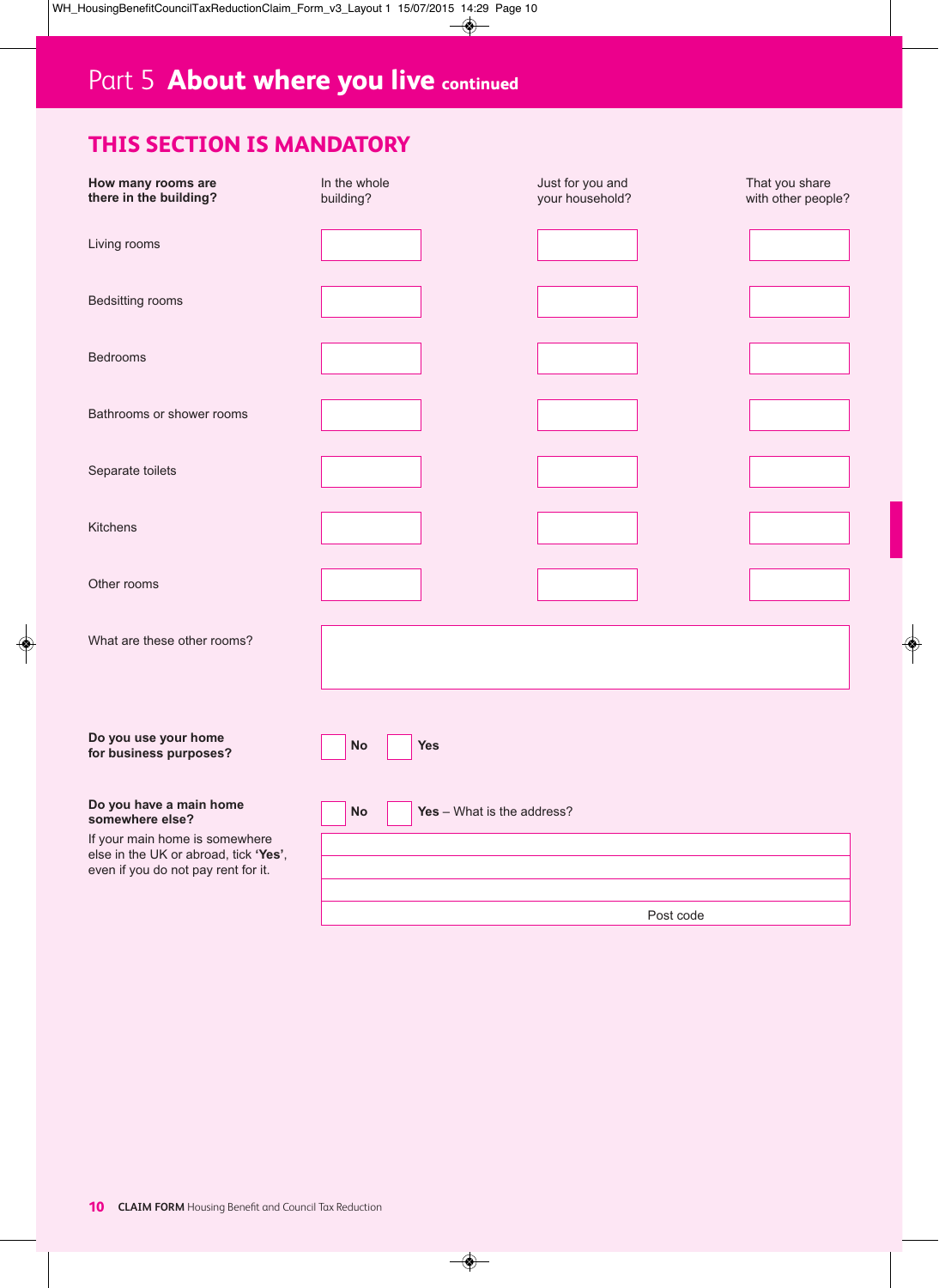### Part 6 **About your Allowances & Credits**

### **Includes: Income Support, income based Job Seekers Allowance, Pension Credit Guarantee, income related Employment Support Allowance and Universal Credit.**

**Are you or your partner getting Income Support, income-based Jobseeker's Allowance, Universal Credit, Pension Credit (Guarantee Credit) or Employment and Support Allowance (incomerelated) at the moment?**

**Are you or your partner still waiting to hear about a claim for Income Support, income-based Jobseeker's Allowance, Universal Credit, Pension Credit (Guarantee Credit) or Employment and Support Allowance (incomerelated)?**

|                                          | JU                                     |  |
|------------------------------------------|----------------------------------------|--|
| <b>No</b>                                | <b>Yes</b>                             |  |
|                                          | If yes, when did you start getting it? |  |
|                                          |                                        |  |
| <b>No</b><br>If yes, when did you claim? | <b>Yes</b>                             |  |
|                                          |                                        |  |
|                                          |                                        |  |

| <b>YOUR PARTNER</b>                             |     |  |  |  |  |
|-------------------------------------------------|-----|--|--|--|--|
| <b>No</b>                                       | Yes |  |  |  |  |
| If yes, when did you start getting it?          |     |  |  |  |  |
|                                                 |     |  |  |  |  |
| <b>No</b><br>Yes<br>If yes, when did you claim? |     |  |  |  |  |
|                                                 |     |  |  |  |  |
|                                                 |     |  |  |  |  |

# Part 7 **About benefits, tax credits and state pensions**

**Are you or your partner getting any of the benefits or credits listed below, or are you waiting to hear about benefits or credits you have claimed?**

Read the list of benefits and credits below and tell us about any that you or your partner are getting now or have claimed.

**Please put a line through any boxes that do not apply to you or your partner.** We will need to see evidence of the benefit or credit, such as an award letter.

**Yes How much**

- **No** Go to **Part 8**
- **Yes** Tell us about the benefits below.

**How often is it paid?**

**YOUR PARTNER**

### **Pensions**

|                                                      | res | <b>HOW MUCH</b><br>do you get? |
|------------------------------------------------------|-----|--------------------------------|
| <b>State retirement pension</b>                      |     | £                              |
|                                                      |     |                                |
| <b>Pension Credit (Savings Credit)</b>               |     | £                              |
|                                                      |     |                                |
| Widow's Allowance or<br><b>Bereavement Allowance</b> |     | £                              |
|                                                      |     |                                |
| <b>Widowed Parent's Allowance</b>                    |     | £                              |
| or Widow's Pension                                   |     |                                |
| War Widow's or<br><b>War Dependent's Pension</b>     |     | £                              |
|                                                      |     |                                |
| <b>War Disablement Pension</b>                       |     | £                              |
|                                                      |     |                                |
| Industrial Injury/<br><b>Disablement Pension</b>     |     | £                              |
|                                                      |     |                                |
| <b>Exceptionally Severe</b>                          |     | £                              |
| <b>Disablement Allowance</b>                         |     |                                |

| YOU     |                          |            | <b>YOUR I</b>           |
|---------|--------------------------|------------|-------------------------|
| າ<br>t? | How often is<br>it paid? | <b>Yes</b> | How much<br>do you get? |
|         |                          |            | £                       |
|         |                          |            |                         |
|         |                          |            | £                       |
|         |                          |            |                         |
|         |                          |            | £                       |
|         |                          |            |                         |
|         |                          |            | £                       |
|         |                          |            |                         |
|         |                          |            | £                       |
|         |                          |            |                         |
|         |                          |            | £                       |
|         |                          |            |                         |
|         |                          |            | £                       |
|         |                          |            |                         |
|         |                          |            | £                       |
|         |                          |            |                         |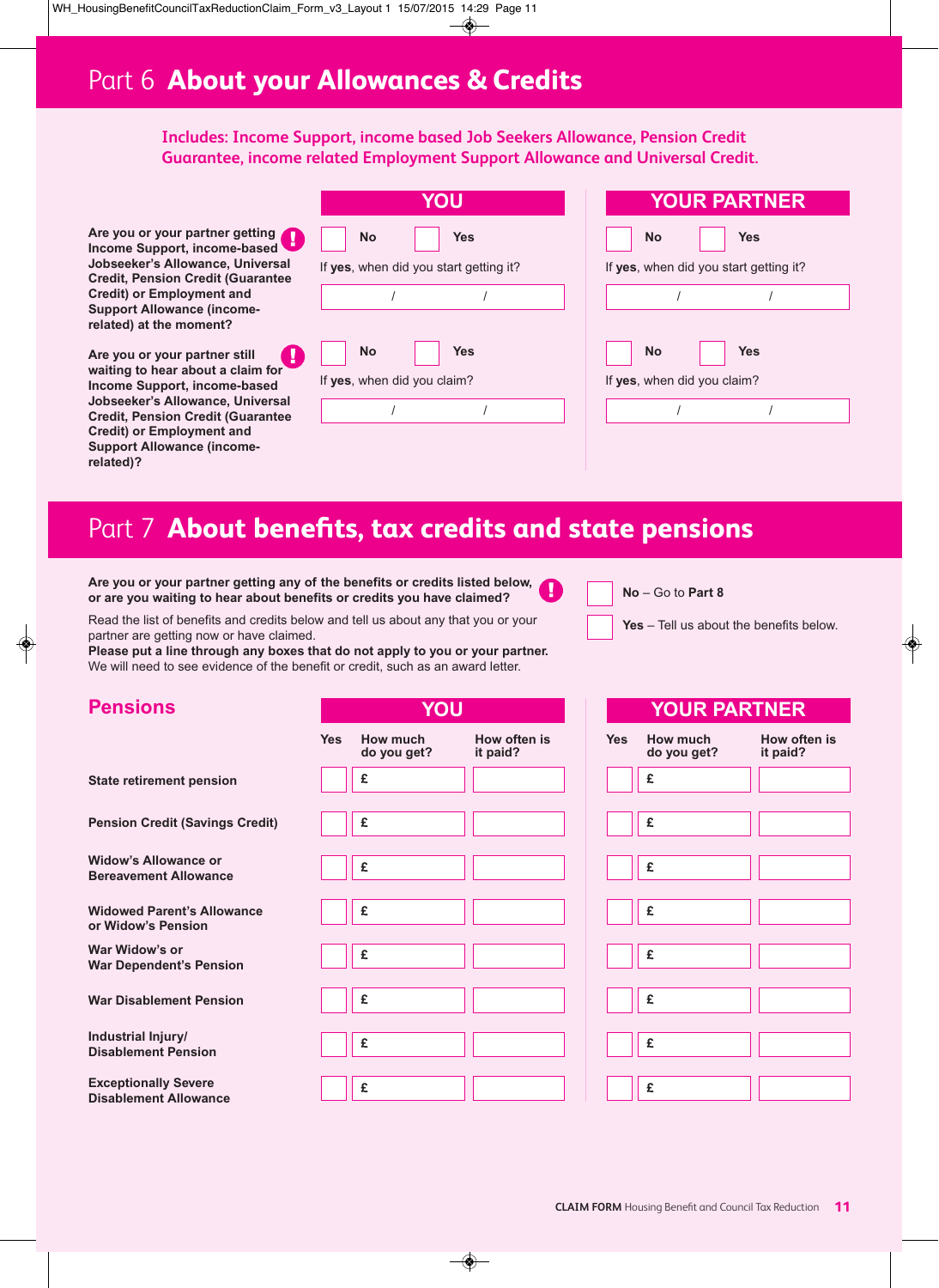# Part 7 **About benefits, tax credits and state pensions continued**

| <b>Benefits and</b>                                                    |   |                                       | YOU        |                          |  |            | <b>YOUR PARTNER</b>     |
|------------------------------------------------------------------------|---|---------------------------------------|------------|--------------------------|--|------------|-------------------------|
| allowances                                                             |   | How much<br><b>Yes</b><br>do you get? |            | How often is<br>it paid? |  | <b>Yes</b> | How much<br>do you get? |
| <b>Contribution-based Job</b><br><b>Seeker's Allowance</b>             |   | £                                     |            |                          |  |            | £                       |
| <b>Child Tax Credit</b>                                                |   | £                                     |            |                          |  |            | £                       |
| <b>Working Tax Credit</b>                                              |   | £                                     |            |                          |  |            | £                       |
| <b>Employment Training Allowance</b>                                   | y | £                                     |            |                          |  |            | £                       |
| <b>Child Benefit</b>                                                   |   | £                                     |            |                          |  |            | £                       |
| <b>Incapacity Benefit</b>                                              |   | £                                     |            |                          |  |            | £                       |
| <b>Employment and Support</b><br>Allowance - contribution based        |   | £                                     |            |                          |  |            | £                       |
| <b>Attendance Allowance</b>                                            |   | £                                     |            |                          |  |            | £                       |
| <b>Disability Living Allowance:</b>                                    |   |                                       |            |                          |  |            |                         |
| <b>Mobility Component</b>                                              |   | £                                     |            |                          |  |            | £                       |
| <b>Care Component</b>                                                  |   | £                                     |            |                          |  |            | £                       |
| Personal Independence Payment                                          |   | £                                     |            |                          |  |            | £                       |
| <b>Carer's Allowance</b>                                               | н | £                                     |            |                          |  |            | £                       |
| <b>Severe Disablement Allowance</b>                                    |   | £                                     |            |                          |  |            | £                       |
| <b>Maternity Allowance</b>                                             |   | £                                     |            |                          |  |            | £                       |
| <b>Fostering Allowance</b>                                             |   | £                                     |            |                          |  |            | £                       |
| Any other benefit, pension or<br>money from the government             |   | £                                     |            |                          |  |            | £                       |
|                                                                        |   |                                       |            |                          |  |            |                         |
| Are you repaying a Social                                              |   |                                       |            |                          |  |            |                         |
| Fund loan or overpayment for<br>any of these benefits?                 |   | No                                    | Yes        | If yes, which one?       |  |            |                         |
| Have you or your partner<br>deferred (put off) receiving a<br>pension? |   | No                                    | <b>Yes</b> | If yes, give details     |  |            |                         |
|                                                                        |   |                                       |            |                          |  |            |                         |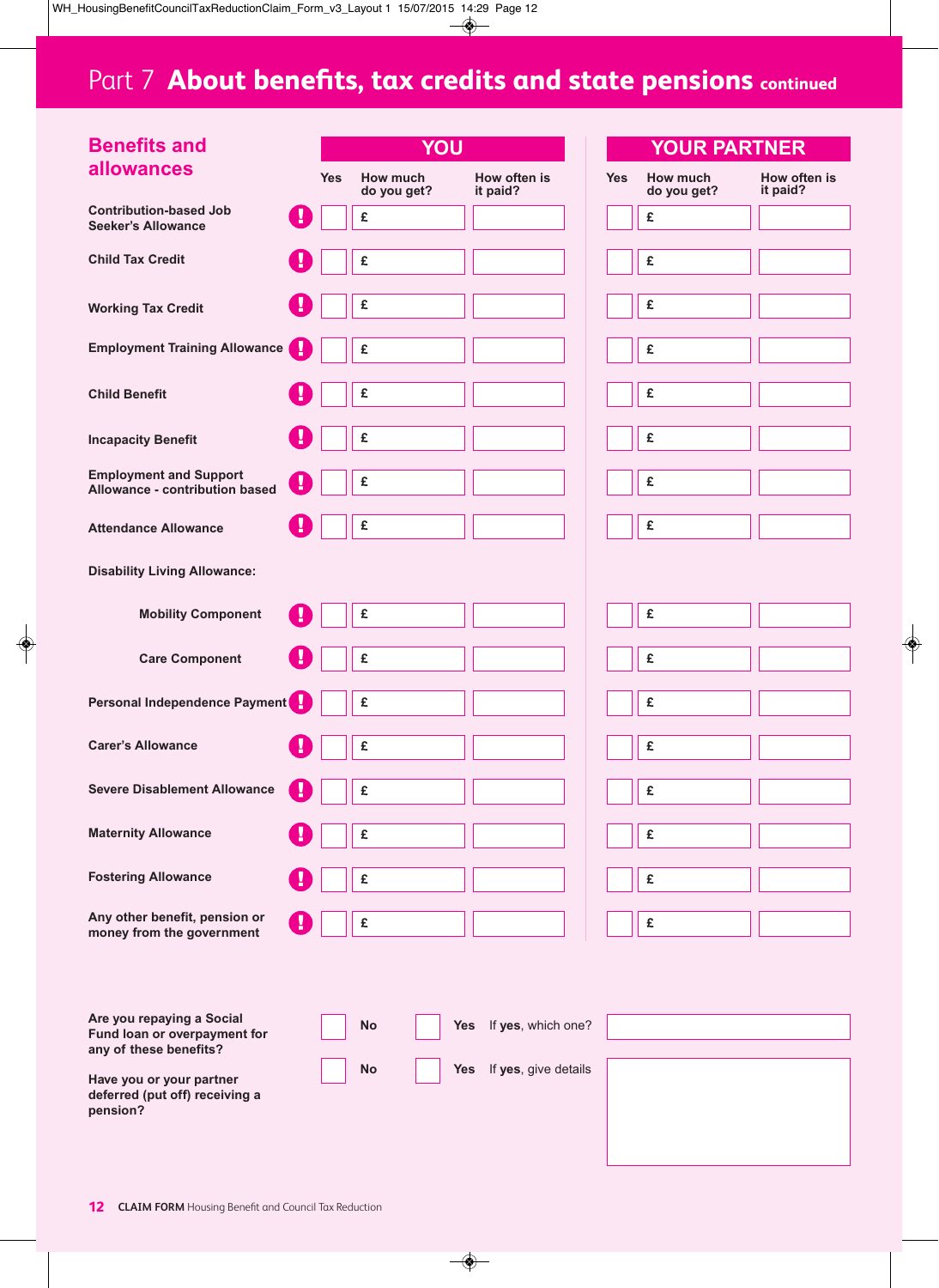# Part 8 **Income other than earnings**

**Do you or your partner have any money coming in (or expect to have some money coming in) that you have not already told us about on this form?**

You do not need to tell us about payments from the Independent Living Fund, the Eileen Trust or the Macfarlane Trust.

|                                                   |            | YOU                            |                          |
|---------------------------------------------------|------------|--------------------------------|--------------------------|
|                                                   | <b>Yes</b> | How much<br>do you get?        | How often is<br>it paid? |
| <b>Private Pension 1 paid by</b>                  |            |                                |                          |
|                                                   |            | £                              |                          |
|                                                   | increase   | Date of next<br>$\overline{I}$ | $\sqrt{ }$               |
| <b>Private Pension 2 paid by</b>                  |            |                                |                          |
|                                                   |            | £                              |                          |
|                                                   | increase   | Date of next<br>$\overline{I}$ | $\prime$                 |
|                                                   |            |                                |                          |
| <b>Pension Protection Fund</b><br><b>Payments</b> |            | £                              |                          |
| <b>Youth Training Scheme</b>                      |            | £                              |                          |
| payment or Training Credits                       |            |                                |                          |
| <b>Maintenance for you</b>                        |            | £                              |                          |
| Maintenance for your child                        |            | £                              |                          |
| - including CSA                                   |            |                                |                          |
| Student grant, bursary or loan                    |            | £                              |                          |
|                                                   |            |                                |                          |
| <b>Payments from boarders</b>                     |            | £                              |                          |
| <b>Weekly amount from letting</b>                 |            | £                              |                          |
| or sub-letting part of a property                 |            |                                |                          |
| <b>Payments from a charity</b>                    |            | £                              |                          |
| Any other income e.g. Redundancy                  |            |                                |                          |
| or Loan Protection Payments<br>(please give name) |            | £                              |                          |

**No** – Go to **Part 9**

Ţ

**Yes** – Answer the questions on this

you or your partner.

page. Please put a line through any boxes that do not apply to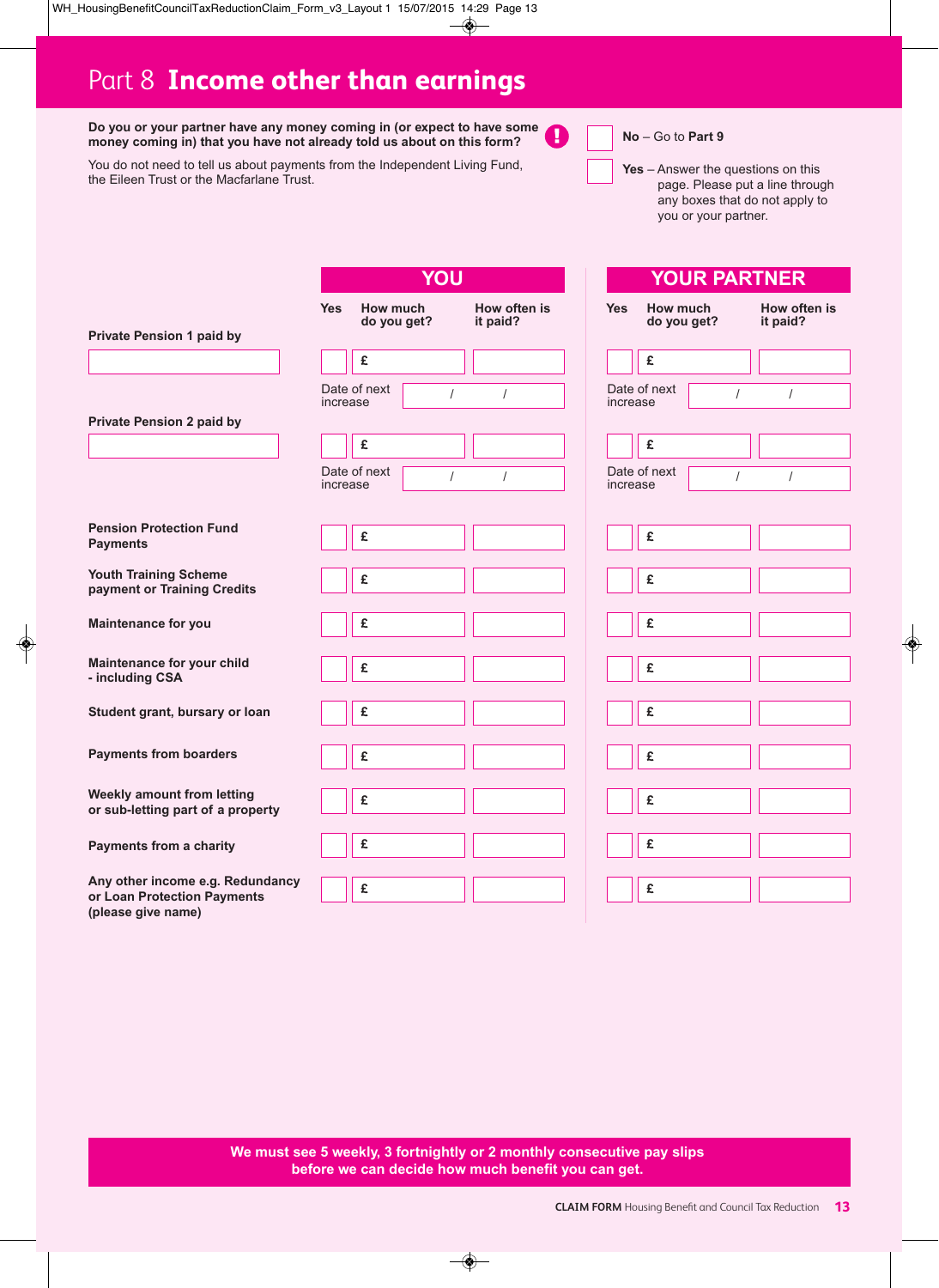# Part 9 **About working for an employer**

|                                                                                                                                 | YOU                                                                                                                                      | <b>YOUR PARTNER</b>                          |
|---------------------------------------------------------------------------------------------------------------------------------|------------------------------------------------------------------------------------------------------------------------------------------|----------------------------------------------|
| Do you or your partner work for<br>an employer?                                                                                 | $No - Go$ to Part 10                                                                                                                     | $No - Go$ to Part 10                         |
|                                                                                                                                 | Yes - Answer the questions in<br>this part                                                                                               | Yes $-$ Answer the questions in<br>this part |
| Do you work for more than one<br>employer?                                                                                      | <b>No</b><br><b>Yes</b>                                                                                                                  | <b>No</b><br><b>Yes</b>                      |
|                                                                                                                                 | Tell us about all the employers on a separate sheet of paper and send it with this form.<br>Include all the information asked for below. |                                              |
|                                                                                                                                 | If you are sending a separate sheet of paper, tick this box                                                                              |                                              |
| What kind of work do you do?                                                                                                    |                                                                                                                                          |                                              |
|                                                                                                                                 |                                                                                                                                          |                                              |
| What is your employer's<br>name and address?                                                                                    |                                                                                                                                          |                                              |
|                                                                                                                                 | Post code                                                                                                                                | Post code                                    |
| When did you start this job?                                                                                                    | $\prime$                                                                                                                                 | $\prime$                                     |
| How much do you get paid before<br><b>Tax and National Insurance are</b><br>taken off?                                          | £                                                                                                                                        | £                                            |
| How often do you get paid?                                                                                                      | Every                                                                                                                                    | Every                                        |
| How are you paid?<br>For example, in cash, by cheque<br>or straight into a bank or building<br>society account                  |                                                                                                                                          |                                              |
| How many hours a week do<br>you usually work?                                                                                   |                                                                                                                                          |                                              |
| Give details of any regular<br>overtime, bonuses, commission<br>or tips.                                                        |                                                                                                                                          |                                              |
| Are you getting Sick Pay,<br><b>Maternity Pay, Paternity Pay or</b><br><b>Adoption Pay from your employer</b><br>at the moment? | <b>No</b><br><b>Yes</b>                                                                                                                  | No<br><b>Yes</b>                             |
| When did it start?                                                                                                              | $\sqrt{ }$<br>$\prime$                                                                                                                   | $\prime$<br>$\prime$                         |
| Do you pay into a private or<br>company pension scheme?                                                                         | <b>No</b><br><b>Yes</b>                                                                                                                  | <b>No</b><br><b>Yes</b>                      |
|                                                                                                                                 | If yes, how much?                                                                                                                        | If yes, how much?                            |
|                                                                                                                                 | £                                                                                                                                        | £                                            |
|                                                                                                                                 | How often?                                                                                                                               | How often?                                   |
|                                                                                                                                 | Every                                                                                                                                    | Every                                        |

**We must see 5 weekly, 3 fortnightly or 2 monthly consecutive pay slips before we can decide how much benefit you can get.**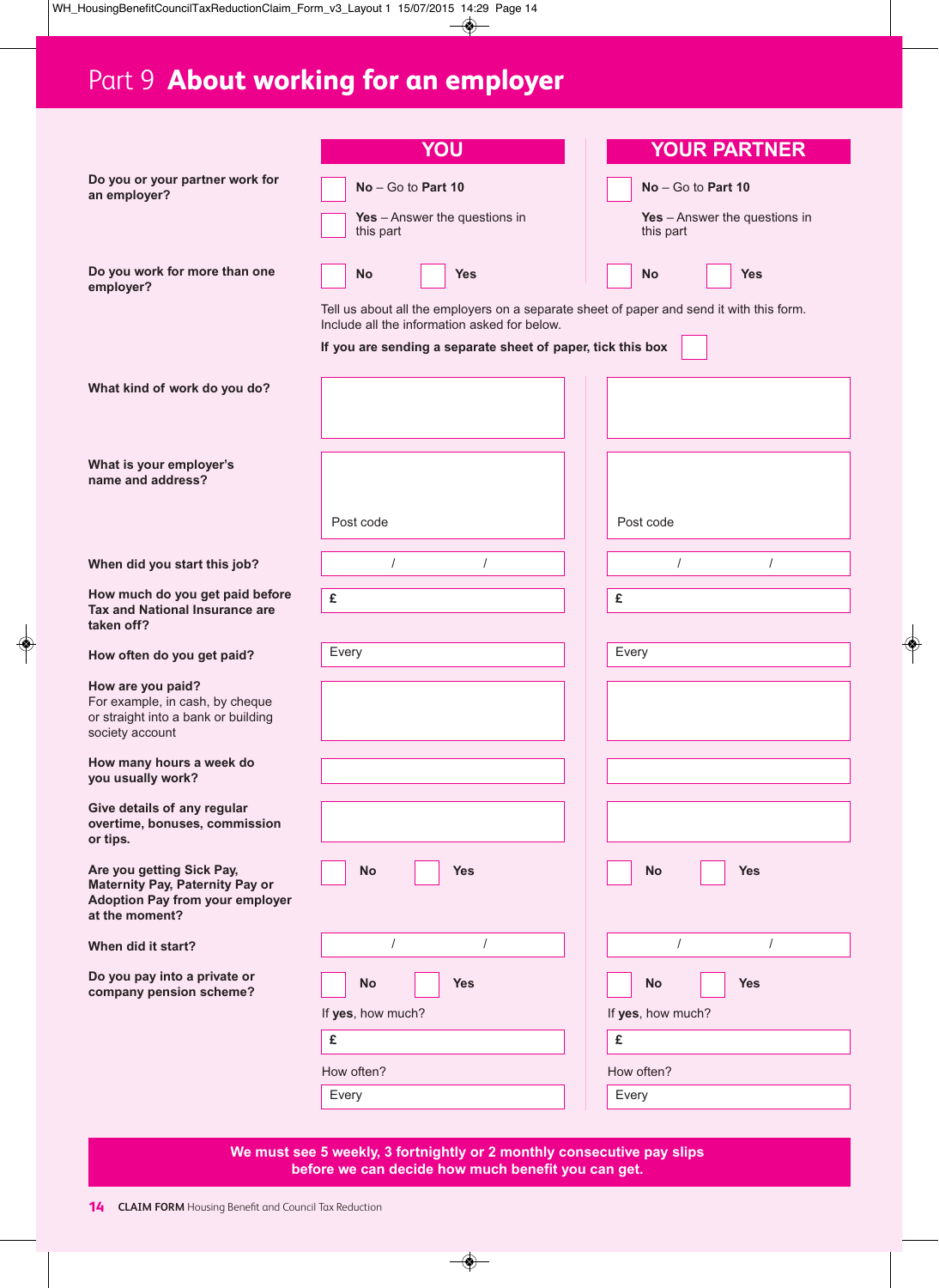# Part 10 **About being self-employed**

**Are you or your partner self-employed?**

| <b>Contract Contract Contract Contract Contract Contract Contract Contract Contract Contract Contract Contract Co</b> | _ | - |  |
|-----------------------------------------------------------------------------------------------------------------------|---|---|--|

**No** – Go to **Part 11**

**Yes** – Answer the questions on this page

### **YOUR PARTNER**

**No** – Go to **Part 11**

**Yes** – Answer the questions on this page

You must send us your trading accounts for the last financial year. If you have only recently set up the business and do not have a full year's accounts, we will need to see some other evidence of your income. We will write to you about this.

| What kind of work do you do?                        |                                                                                                                                                          |                                                                                                                                 |
|-----------------------------------------------------|----------------------------------------------------------------------------------------------------------------------------------------------------------|---------------------------------------------------------------------------------------------------------------------------------|
| When did the business start?                        | $\prime$<br>$\prime$                                                                                                                                     | $\prime$<br>$\prime$                                                                                                            |
| What is the business address?                       | Post code                                                                                                                                                | Post code                                                                                                                       |
| Are you a Director of the<br>business?              | No<br><b>Yes</b>                                                                                                                                         | <b>Yes</b><br><b>No</b>                                                                                                         |
| Are there any other partners in<br>the business?    | <b>Yes</b><br>No<br>If yes, tell us their name and address<br>Post code                                                                                  | <b>Yes</b><br>No<br>If yes, tell us their name and address<br>Post code                                                         |
| How many hours a week do<br>you usually work?       |                                                                                                                                                          |                                                                                                                                 |
| Do you get a Business<br><b>Start-up Allowance?</b> | No<br><b>Yes</b><br>If yes, tell us how much<br>£<br>How often?                                                                                          | <b>Yes</b><br>No<br>If yes, tell us how much<br>£<br>How often?<br>Every                                                        |
| Do you pay into a private<br>scheme?                | Every<br><b>No</b><br><b>Yes</b><br>المسا<br><u> 1999 - Jan James Barnett, politik politik (</u><br>If yes, tell us how much<br>£<br>How often?<br>Every | <b>Yes</b><br><b>No</b><br>المسا<br>the contract of the contract of the<br>If yes, tell us how much<br>£<br>How often?<br>Every |

**We must see evidence of your earnings before we can decide how much benefit you can get.**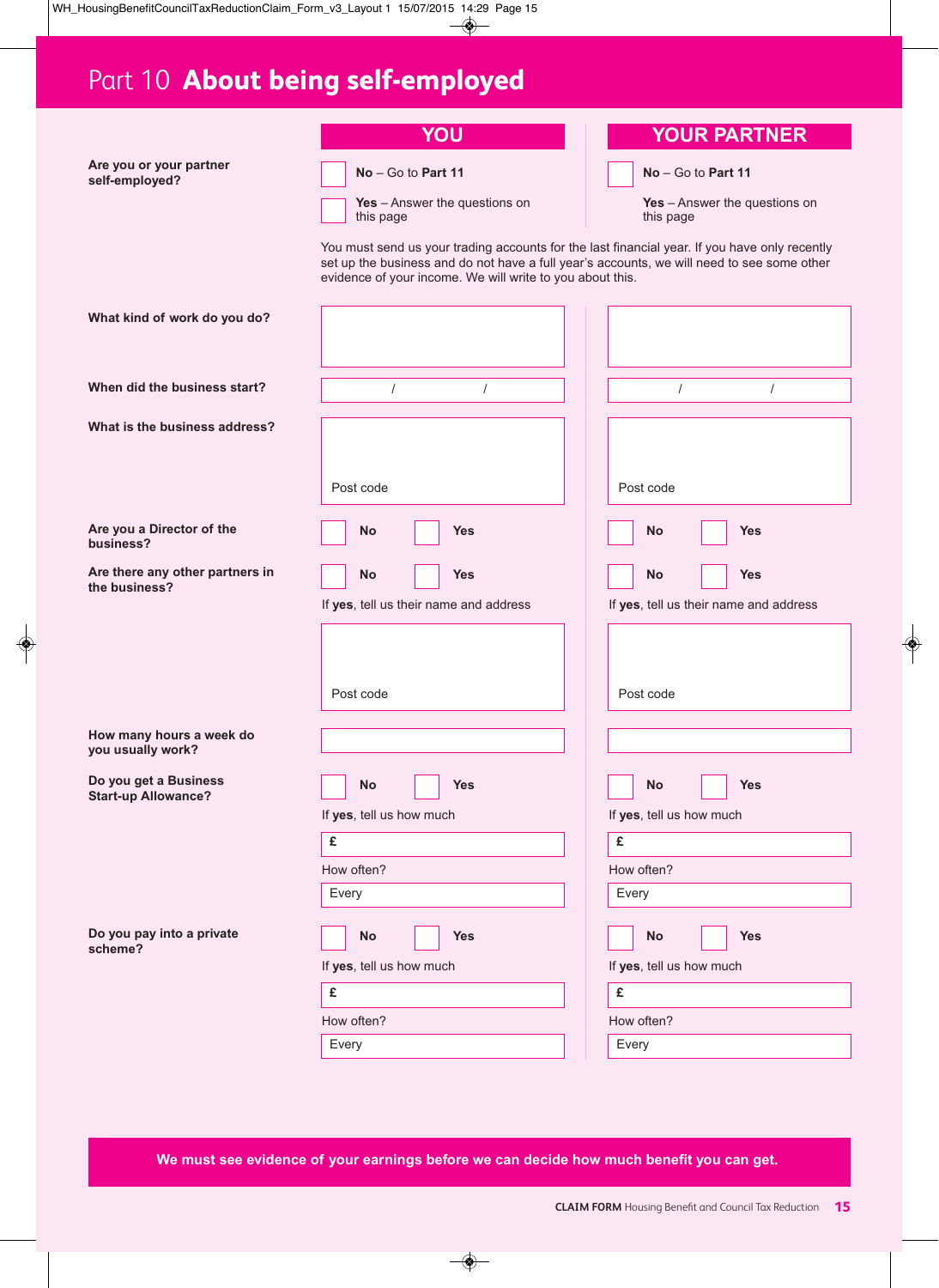# Part 11 **About any other work**

|                                                                                                                      | YOU                                                                                     | <b>YOUR PARTNER</b>                                                |
|----------------------------------------------------------------------------------------------------------------------|-----------------------------------------------------------------------------------------|--------------------------------------------------------------------|
| Do you or your partner do any<br>other work?<br>This could be voluntary work,<br>therapeutic work or any other work. | $No - Go$ to Part 12<br>Yes - Answer the questions on<br>this page                      | $No - Go$ to Part 12<br>Yes - Answer the questions on<br>this page |
| What other work do you do?                                                                                           |                                                                                         |                                                                    |
|                                                                                                                      |                                                                                         |                                                                    |
| What is the name and address of<br>the person you do this work for?                                                  |                                                                                         |                                                                    |
|                                                                                                                      | Post code                                                                               | Post code                                                          |
| When did you start this work?                                                                                        |                                                                                         |                                                                    |
| How many hours a week do you<br>usually work?                                                                        |                                                                                         |                                                                    |
| Do you get paid for this work?                                                                                       | <b>Yes</b><br><b>No</b>                                                                 | <b>Yes</b><br><b>No</b>                                            |
|                                                                                                                      | If yes, tell us how much                                                                | If yes, tell us how much                                           |
|                                                                                                                      | £                                                                                       | £                                                                  |
|                                                                                                                      | How often?                                                                              | How often?                                                         |
|                                                                                                                      | Every                                                                                   | Every                                                              |
|                                                                                                                      | We must see evidence of any earnings before we can decide how much benefit you can get. |                                                                    |

### Part 12 **About bank accounts, savings, investments and property**

| Do you or your partner have       |  |
|-----------------------------------|--|
| any bank accounts, savings,       |  |
| property or investments in the UK |  |
| or abroad?                        |  |

This includes cash, current accounts and savings accounts with a bank or building society, post office accounts, premium bonds, National Savings Certificates, stocks

**Do you have bank, building society or post office acounts?**  $(inc)$ If ye

|            | <b>YOUR PARTNER</b> |
|------------|---------------------|
| <b>Yes</b> | Yes                 |
| <b>No</b>  | <b>No</b>           |

Answer all the questions in this part. We must see evidence of all the capital, savings and investments. We will need statements or pass books covering the last 2 months at least.

### **Please answer these questions for yourself and your partner.**

Please include empty and overdrawn accounts, whether in one name or jointly held with anyone else.

| you have bank, building<br>- 11<br>iety or post office acounts? | <b>No</b>  | Account number/name/other<br>details | Your<br>balance/value | Partner's<br>balance/value |
|-----------------------------------------------------------------|------------|--------------------------------------|-----------------------|----------------------------|
| luding current accounts)<br>es, please give details.            | <b>Yes</b> |                                      | £                     | £                          |
|                                                                 |            |                                      | £                     |                            |
|                                                                 |            |                                      | £                     | £                          |
|                                                                 |            |                                      | £                     | £                          |
|                                                                 |            |                                      | £                     | £                          |
|                                                                 |            |                                      | £                     | £                          |
|                                                                 |            |                                      | £                     | £                          |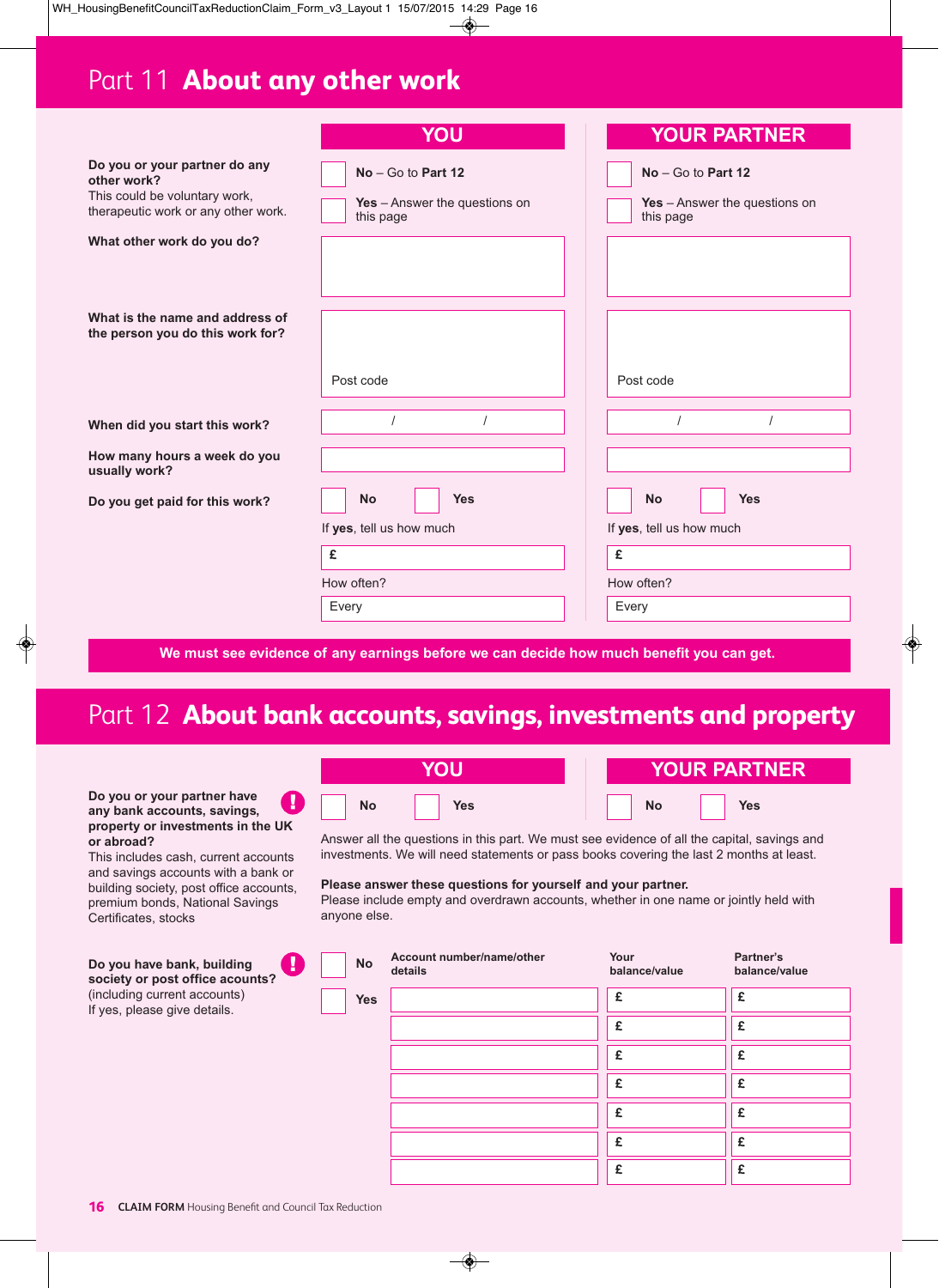# Part 12 **About bank accounts, savings, investments and property**

| Do you have stocks, shares,<br>Ч<br>unit trusts?<br>If yes, list the names of investments<br>and number of shares held. | <b>No</b><br><b>Yes</b> | Name        | <b>Number held</b> |
|-------------------------------------------------------------------------------------------------------------------------|-------------------------|-------------|--------------------|
| Do you have National Savings<br>W                                                                                       | <b>No</b>               | <b>Name</b> | <b>Number held</b> |
| <b>Certificates?</b><br>If yes, list the issue, purchase<br>date and number of units.                                   | <b>Yes</b>              |             |                    |

**People who have more than £16000 in capital are not eligible to receive benefit (although special rules** apply to people over 60). Capital includes money, property, land or capital held outside the United Kingdom.

| Do you have other<br>investments, redundancy<br>payments, premiumbonds, Tessas,<br>ISAs, SAYE, cash, etc?<br>If yes, please give details.<br>(Please also use this space if you<br>need to tell us more about any of<br>the above savings)                    | <b>No</b><br><b>Yes</b> |                                             |                                                                                                                                          |  |
|---------------------------------------------------------------------------------------------------------------------------------------------------------------------------------------------------------------------------------------------------------------|-------------------------|---------------------------------------------|------------------------------------------------------------------------------------------------------------------------------------------|--|
| Have you or your partner<br>received any backdated benefit or<br>deferred payments, such as State<br>pension, which you have added to<br>your savings?                                                                                                        | <b>No</b><br><b>Yes</b> | If yes, please give details                 |                                                                                                                                          |  |
| Do you or your partner own or<br>partly own any property or land<br>except the home you live in, either<br>in the UK or abroad?<br>Tick 'Yes', even if you have a<br>mortgage or loan for the property<br>or land. This includes jointly owned<br>properties. | No<br><b>Yes</b>        | If yes, please give the address<br>Postcode |                                                                                                                                          |  |
| How much is it worth?<br>If you have a mortgage or loan for<br>this, how much is left to repay?                                                                                                                                                               | £<br>£                  |                                             | Have you or your<br><b>No</b><br>partner received a<br>compensation payment<br>relating to the Second<br><b>Yes</b><br><b>World War?</b> |  |

### Part 13 **Backdating**

We can usually award benefit from the Monday after the day we get your claim. Sometimes, we can pay benefit from an earlier date if you have a good reason for not claiming earlier. If you want us to consider paying your benefit from an earlier date, tell us when you want benefit from and why you did not claim before.

|--|--|

Tell us all the reasons why you could not claim before today (continue on a separate sheet if necessary).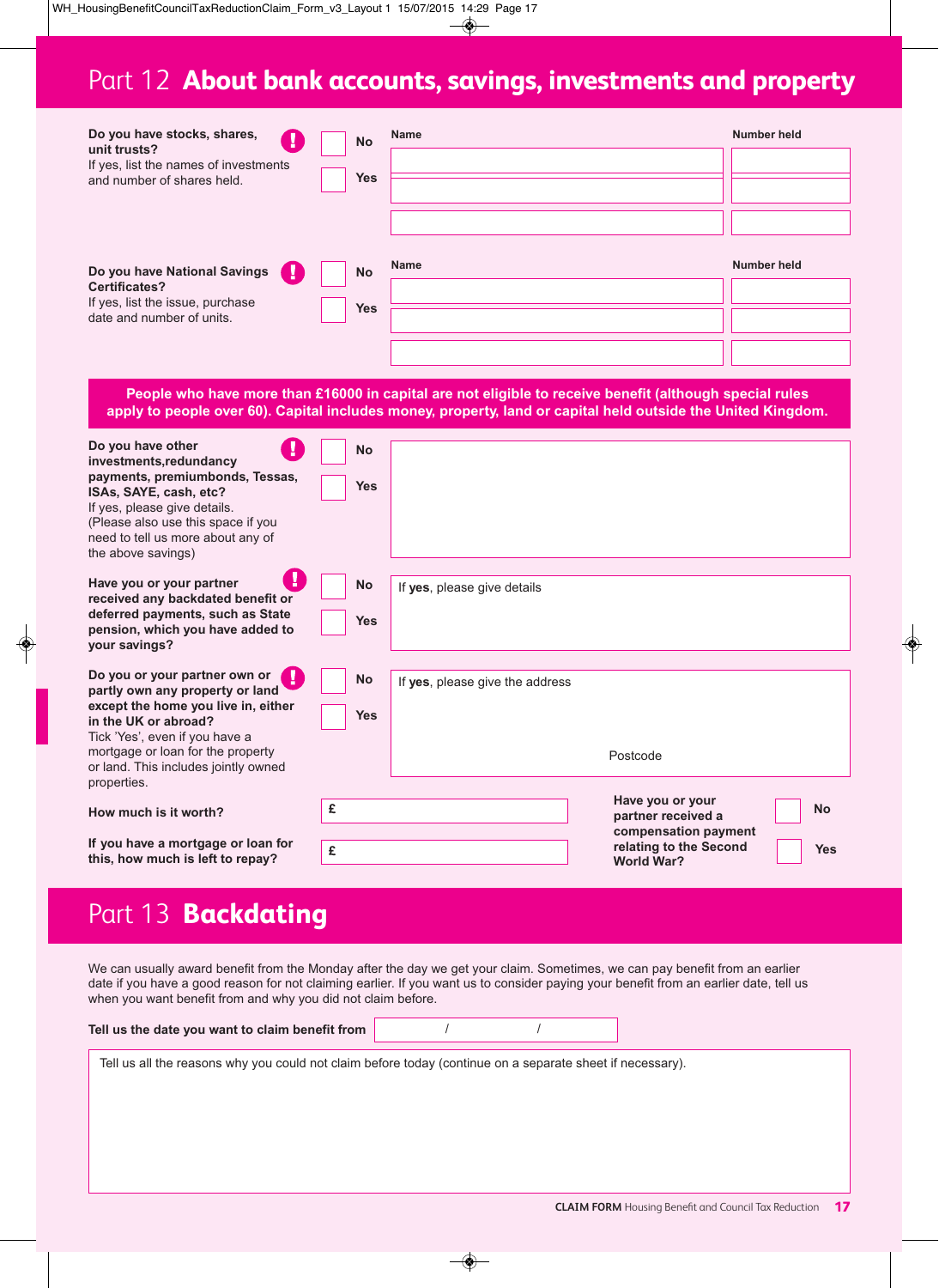# Part 14 **Anything else you need to tell us**

Use the box below to tell us anything else you think we should know about. Use a separate sheet of paper and attach it to this form if you need to.

**If you are sending separate sheets of paper with this form, tell us how many.**

|  | Part 15 <b>Background</b> (Optional) |  |  |  |
|--|--------------------------------------|--|--|--|
|--|--------------------------------------|--|--|--|

The government has aked us to gather information about our customers' background. It's your choice whether to fill in this section. Please show which of the following groups you and your partner (if any) consider you belong to by ticking one box for you and one for your partner.

| <b>Ethnic Background</b>                | YOU | Your<br><b>PARTNER</b> | <b>Gender</b>             | YOU | <b>YOUR</b><br><b>PARTNER</b> |
|-----------------------------------------|-----|------------------------|---------------------------|-----|-------------------------------|
| <b>White British</b>                    |     |                        | Male                      |     |                               |
| <b>White Irish</b>                      |     |                        | Female                    |     |                               |
| White Any other white background        |     |                        | <b>Transgender Male</b>   |     |                               |
| Mixed White & Black Caribbean           |     |                        | <b>Transgender Female</b> |     |                               |
| Mixed White & Black African             |     |                        | Prefer not to say         |     |                               |
| <b>Mixed White &amp; Asian</b>          |     |                        |                           |     |                               |
| Mixed Any other Mixed background        |     |                        | <b>Religion or Belief</b> | YOU | <b>YOUR</b><br><b>PARTNER</b> |
| <b>Asian British</b>                    |     |                        | None                      |     |                               |
| Asian Bangladeshi                       |     |                        | Christian                 |     |                               |
| <b>Asian Indian</b>                     |     |                        | <b>Buddhist</b>           |     |                               |
| <b>Asian Kashmiri</b>                   |     |                        | Jewish                    |     |                               |
| <b>Asian</b> Pakistani                  |     |                        | Muslim                    |     |                               |
| Asian Any other Asian background        |     |                        | Sikh                      |     |                               |
| <b>Black British</b>                    |     |                        | Hindu                     |     |                               |
| <b>Black Caribbean</b>                  |     |                        | Other (please specify)    |     |                               |
| <b>Black African</b>                    |     |                        | <b>Sexual Orientation</b> | YOU | <b>YOUR</b><br><b>PARTNER</b> |
| <b>Black</b> Any other Black background |     |                        | Heterosexual              |     |                               |
| <b>Chinese</b>                          |     |                        | Gay/Lesbian               |     |                               |
| Chinese Any other Chinese background    |     |                        | Gay/Man                   |     |                               |
| <b>Other Gypsy</b>                      |     |                        | Bisexual                  |     |                               |
| Other Irish Traveller                   |     |                        | Prefer not to say         |     |                               |
| Other Any other group                   |     |                        | <b>Disability</b>         | YOU | <b>YOUR</b><br><b>PARTNER</b> |

Do you consider you have a disability?

If **yes**, please explain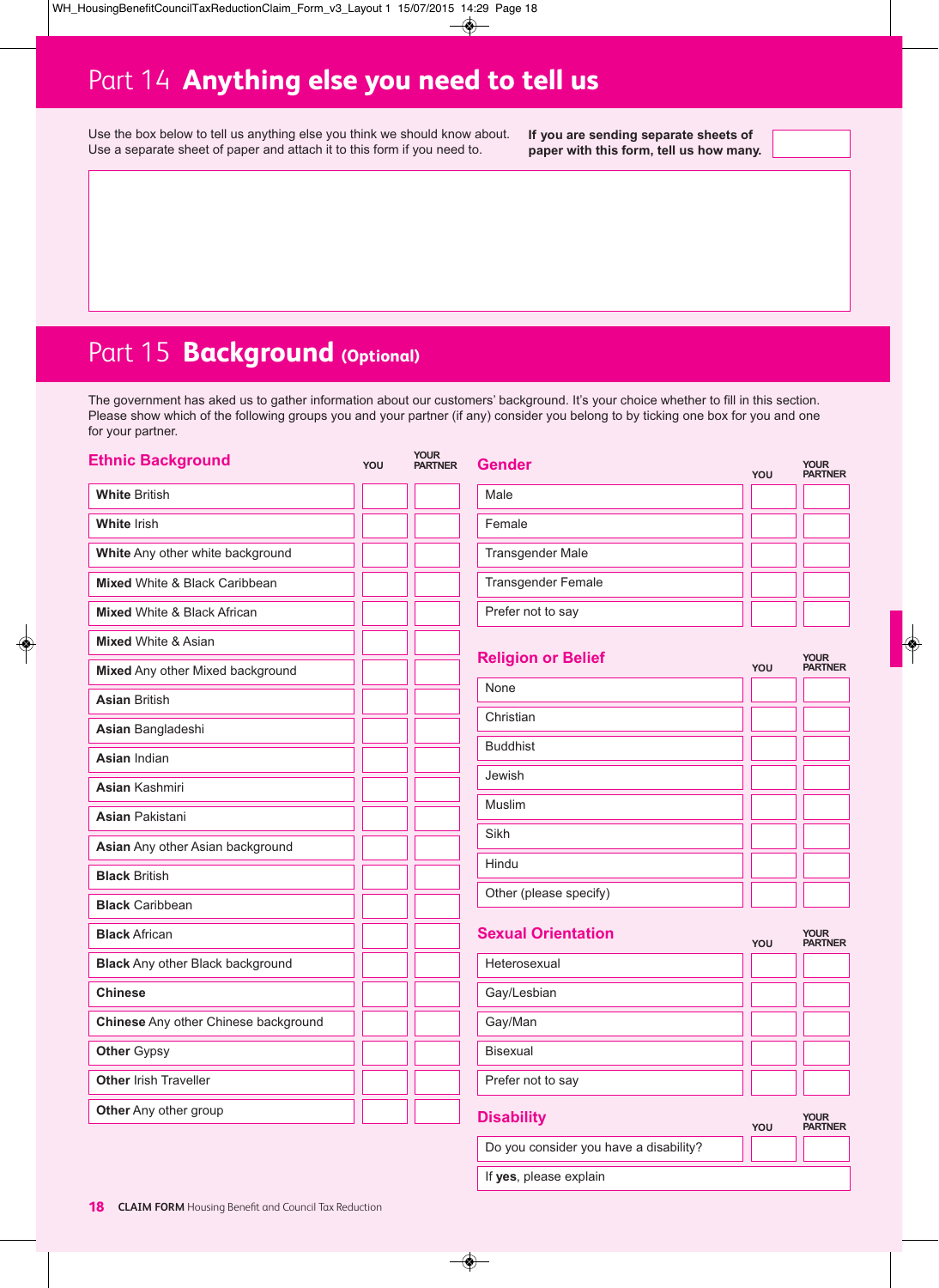Please tick to tell us what evidence you are sending with this form. we must see original documents, not copies. If you bring them to our reception, we will take the details we need and give you the documents back straight away.

#### If you do not provide all the evidence we need, we might not be able to pay you any benefit. We need the same evidence for **your partner, if you have one, and for any other adults living in your home.**

If you cannot send the evidence we need at the moment, send the form back to us now and send the evidence later. We can start to process your claim, but we will not be able to pay you any benefit until we have all the evidence. Please tell us now in Part 14, if **you cannot supply the evidence within one month.**

### **Evidence of National Insurance Number**

Such as a National Insurance Number card, payslips or letters from social security or the tax office.

#### **Evidence of savings, investments and property**

Such as all your bank, building society or post office books, full bank statements, or certificates for premium bonds, National Savings Certificates, ISAs, Tessas, stocks, shares and unit trusts. The evidence you send must show details for at least the last 2 months.

#### **Evidence of earnings**

This means your last 5 payslips if you are paid every week, your last 3 payslips if you are paid every 2 weeks, or your last 2 payslips if you are paid every month. We can send a form to your employer to fill in if you do not have these payslips. If you or your partner are self-employed, we need to see your accounts for the last financial year or, if you have been trading for less than 6 months, a summary of your trading records so far. We can supply a form.

#### **Evidence of other income**

Such as pension slips from a former employer or a letter from the court showing how much maintenance you are getting. We need to see evidence of any money people pay you for board and lodgings.

#### **Evidence of benefits, allowances, tax credits, pension credits or pensions**

Such as current award notices or letters from the Department of Work and Pensions confirming how much you get. If you do not have evidence, let us know straight away.

#### **Evidence of private rent and tenancy**

Such as a rent book, rent receipts, a tenancy agreement or a letter from your landlord, or we can supply a form.

#### **Evidence of other money paid out**

Such as letters about student grants or maintenance, or agreements or receipts from registered child carers.

### Part 17 **How you will be paid and the choices you have**

| . If you are awarded Council Tax Reduction we will credit this to your council tax account. |
|---------------------------------------------------------------------------------------------|
|---------------------------------------------------------------------------------------------|

- If you pay rent to a **private landlord** we will pay any benefit directly to you. If you feel this will cause you difficulties please ring 01707 357000 for a "Direct Payments to Landlords form"
- If you pay rent to a **Housing Association** you can either have your Housing Benefit paid to you or direct to your landlord. Please 'tick' how you would like to be paid:

To myself To my landlord

Payment to you or your landlord will be made by direct credit to a current or basic bank account. Please complete the details of the account to be credited.

| Name of bank/building society                                                                                             |  |  |  |  |  |  |  |           |  |  |  |  |
|---------------------------------------------------------------------------------------------------------------------------|--|--|--|--|--|--|--|-----------|--|--|--|--|
| <b>Branch</b>                                                                                                             |  |  |  |  |  |  |  |           |  |  |  |  |
| Account name                                                                                                              |  |  |  |  |  |  |  |           |  |  |  |  |
| Account number                                                                                                            |  |  |  |  |  |  |  | Sort code |  |  |  |  |
| Your signature: Plasse pay any Housing Repetit Lmay be entitled to by the method Lhave ticked Lunderstand that once Lhave |  |  |  |  |  |  |  |           |  |  |  |  |

**Your signature:** Please pay any Housing Benefit I may be entitled to by the method I have ticked. I understand that once I have selected a payment method, the Council cannot change it without written instructions. I understand that if payments go to my landlord or agent, they must agree in writing to any change.

**If you have not got a current or basic account,** and have previously been unable to open one, banks have leaflets giving details of the new Basic Bank Accounts you can open. With a Basic Bank Account you will receive a cash-machine card, which you can usually use to draw cash in post offices, but not a debit card, cheque book or overdraft.

If you can't open any sort of bank account, or can't manage a bank account, we may be able to pay your Housing Benefit by cheque. Please explain here why you can't open a bank account or receive payment direct to an account.